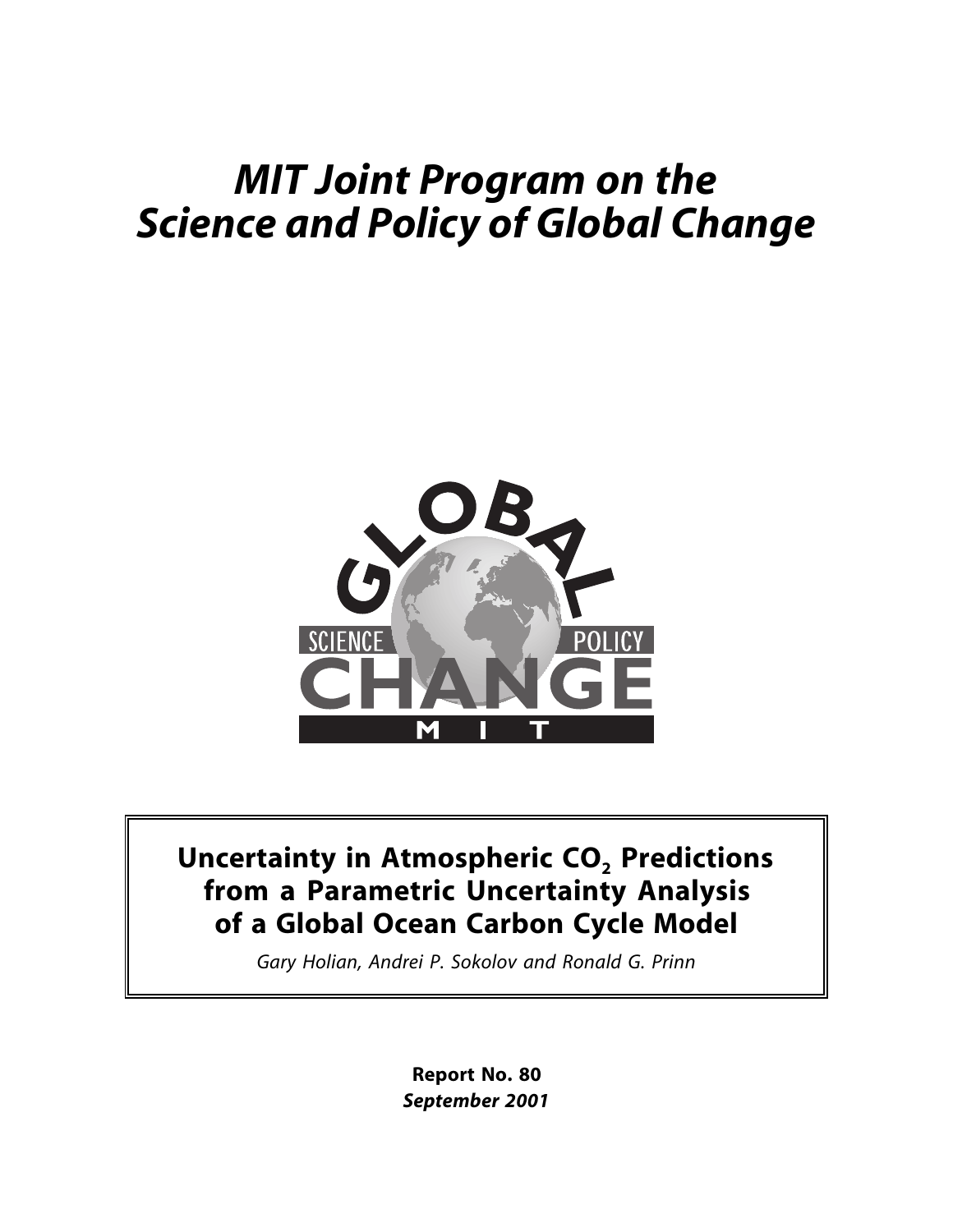The MIT Joint Program on the Science and Policy of Global Change is an organization for research, independent policy analysis, and public education in global environmental change. It seeks to provide leadership in understanding scientific, economic, and ecological aspects of this difficult issue, and combining them into policy assessments that serve the needs of ongoing national and international discussions. To this end, the Program brings together an interdisciplinary group from two established research centers at MIT: the Center for Global Change Science (CGCS) and the Center for Energy and Environmental Policy Research (CEEPR). These two centers bridge many key areas of the needed intellectual work, and additional essential areas are covered by other MIT departments, by collaboration with the Ecosystems Center of the Marine Biology Laboratory (MBL) at Woods Hole, and by short- and long-term visitors to the Program. The Program involves sponsorship and active participation by industry, government, and non-profit organizations.

To inform processes of policy development and implementation, climate change research needs to focus on improving the prediction of those variables that are most relevant to economic, social, and environmental effects. In turn, the greenhouse gas and atmospheric aerosol assumptions underlying climate analysis need to be related to the economic, technological, and political forces that drive emissions, and to the results of international agreements and mitigation. Further, assessments of possible societal and ecosystem impacts, and analysis of mitigation strategies, need to be based on realistic evaluation of the uncertainties of climate science.

This report is one of a series intended to communicate research results and improve public understanding of climate issues, thereby contributing to informed debate about the climate issue, the uncertainties, and the economic and social implications of policy alternatives. Titles in the Report Series to date are listed on the inside back cover.

Henry D. Jacoby and Ronald G. Prinn, *Program Co-Directors*

| Postal Address: Joint Program on the Science and Policy of Global Change<br><b>MIT E40-271</b><br>77 Massachusetts Avenue<br>Cambridge MA 02139-4307 (USA) |
|------------------------------------------------------------------------------------------------------------------------------------------------------------|
| Location: One Amherst Street, Cambridge<br>Building E40, Room 271<br>Massachusetts Institute of Technology                                                 |
| Access: Phone: (617) 253-7492<br>Fax: (617) 253-9845<br>E-mail: globalchange@mit.edu<br>Web site: http://mit.edu/globalchange/                             |

For more information, please contact the Joint Program Office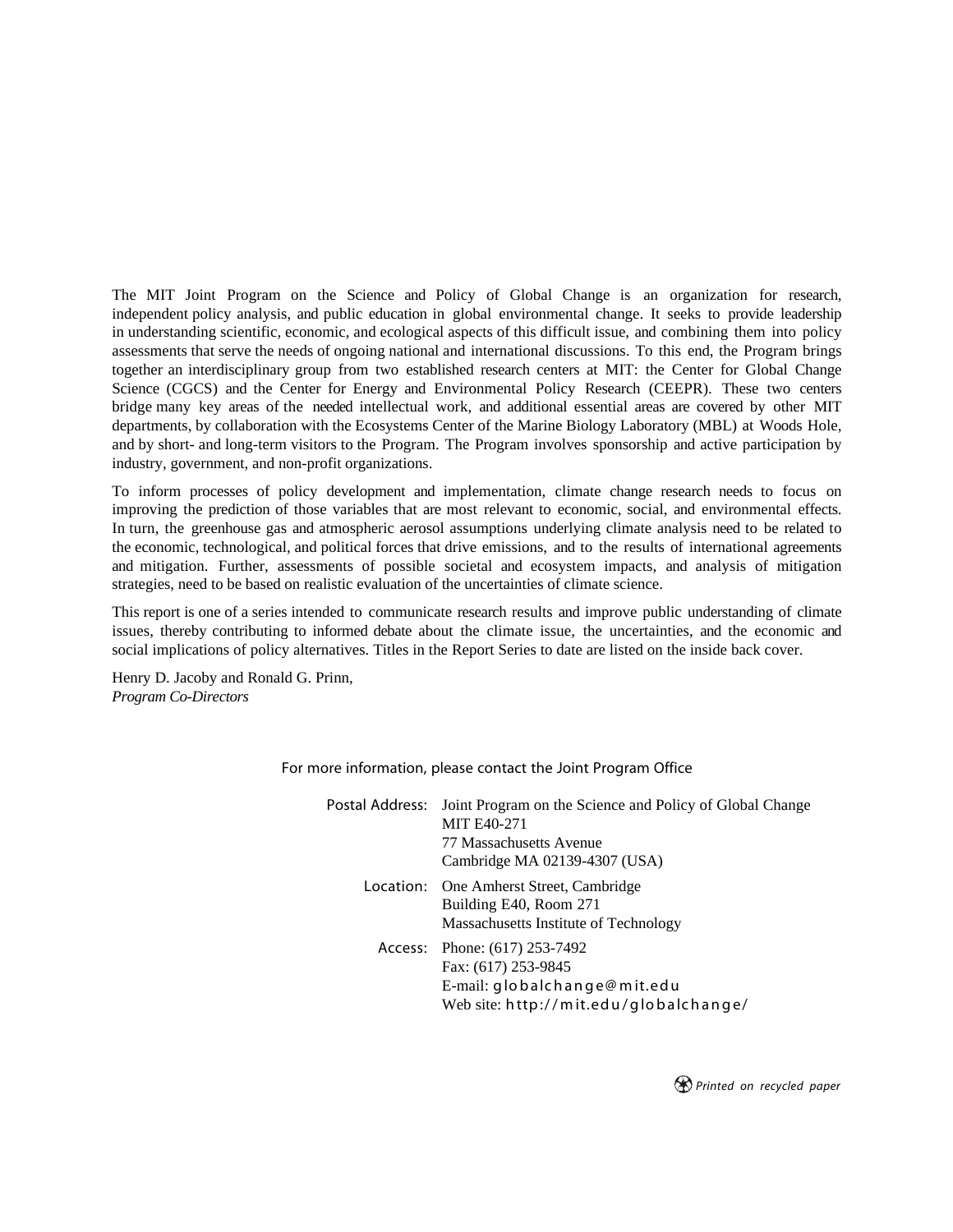#### Uncertainty in Atmospheric CO<sub>2</sub> Predictions from a Parametric Uncertainty **Analysis of a Global Ocean Carbon Cycle Model**

Gary Holian, Andrei P. Sokolov, and Ronald G. Prinn

#### **Abstract**

Key uncertainties in the global carbon cycle are explored with a 2-D model for the oceanic carbon sink. This model has many enhancements over simple 1-D box-diffusion models, including mixed-layer inorganic carbon chemistry, climate-dependent air-sea exchange rates, and mixing of dissolved inorganic carbon into the deep ocean that is parameterized by 2-D eddy diffusion. At the same time it is much more computationally efficient than 3-D models which makes it applicable to a comprehensive parametric uncertainty analysis. By calibrating the key parameters of this ocean carbon sink model to widely referenced values, it produces an average oceanic carbon sink during the 1980s of 1.94 Pg yr<sup>-1</sup>, consistent with the range estimated by the IPCC of 2.0 Pg yr<sup>-1</sup>  $\pm$  0.8 Pg yr<sup>-1</sup> (1994). The uncertainty range cited in the IPCC study and widely reported elsewhere is principally the product of the structural uncertainty derived from the results of several ocean carbon sink models of varying degrees of complexity. This range does not directly take into account the parametric uncertainty inherent in these models or how those uncertainties will impact on forecasts of future atmospheric  $CO<sub>2</sub>$  concentrations.

A sensitivity analysis of the parameter values used as inputs to the 2-D ocean carbon sink model developed for this study suggests that the IPCC's range for the oceanic carbon sink of 1.2 to 2.8 Pg  $yr<sup>-1</sup>$  during the 1980s may be too conservative. By applying the Probabilistic Collocation Method (Tatang *et al*., 1997) to this simple ocean carbon sink model, the uncertainty in the size of the oceanic sink for carbon and hence future atmospheric  $CO<sub>2</sub>$ concentrations is quantitatively examined. This uncertainty is found to be larger than that implied by the structural differences examined in the IPCC study alone. An average 1980s oceanic carbon sink of 2.06  $\pm$  0.9 Pg yr<sup>-1</sup> (with 67% confidence) is estimated. This uncertainty is found to be dominated the uncertainty in by the rate of vertical mixing of dissolved carbon from the surface into the deep ocean which is parameterized in this study by vertical diffusion. A contribution of the uncertainty in vertical diffusion even increases with time from 83% in the 80s to about 97% in 2100. In contrast a contribution of an uncertainty in the rate of air-sea CO<sub>2</sub> exchange decreases from 15% to less than 1% during the same period.

It is observed that a wide range of parameter values can be used to balance the contemporary carbon cycle due to the large uncertainties in the total oceanic and terrestrial sinks. These parameter values yield correspondingly large differences in the range of future atmospheric  $CO<sub>2</sub>$  concentrations when driven by forecasts of anthropogenic  $CO<sub>2</sub>$ emissions scenarios over the next century. For a reference set of emissions similar to the IS92a scenario of the IPCC (1992), the uncertainty in the atmospheric CO<sub>2</sub> concentration in 2100 is found to be 659 ppm  $\pm$  35 ppm (with 67%) confidence). This uncertainty is solely due to uncertainties identified in the "solubility pump" mechanism of the oceanic sink, which is only one of the many large uncertainties lacking a quantitative examination in the global carbon cycle. Such uncertainties have implications for the predictability of atmospheric  $CO<sub>2</sub>$  levels, a necessity for gauging the impact of different rates of anthropogenic CO<sub>2</sub> emissions on climate and for policy-making purposes. Because of the negative feedback between the natural carbon uptake by the terrestrial ecosystem and atmospheric  $CO<sub>2</sub>$ concentration, taking changes in the former into account leads to a smaller uncertainty in the latter compared to that in the case with the fixed terrestrial uptake.

#### **Contents**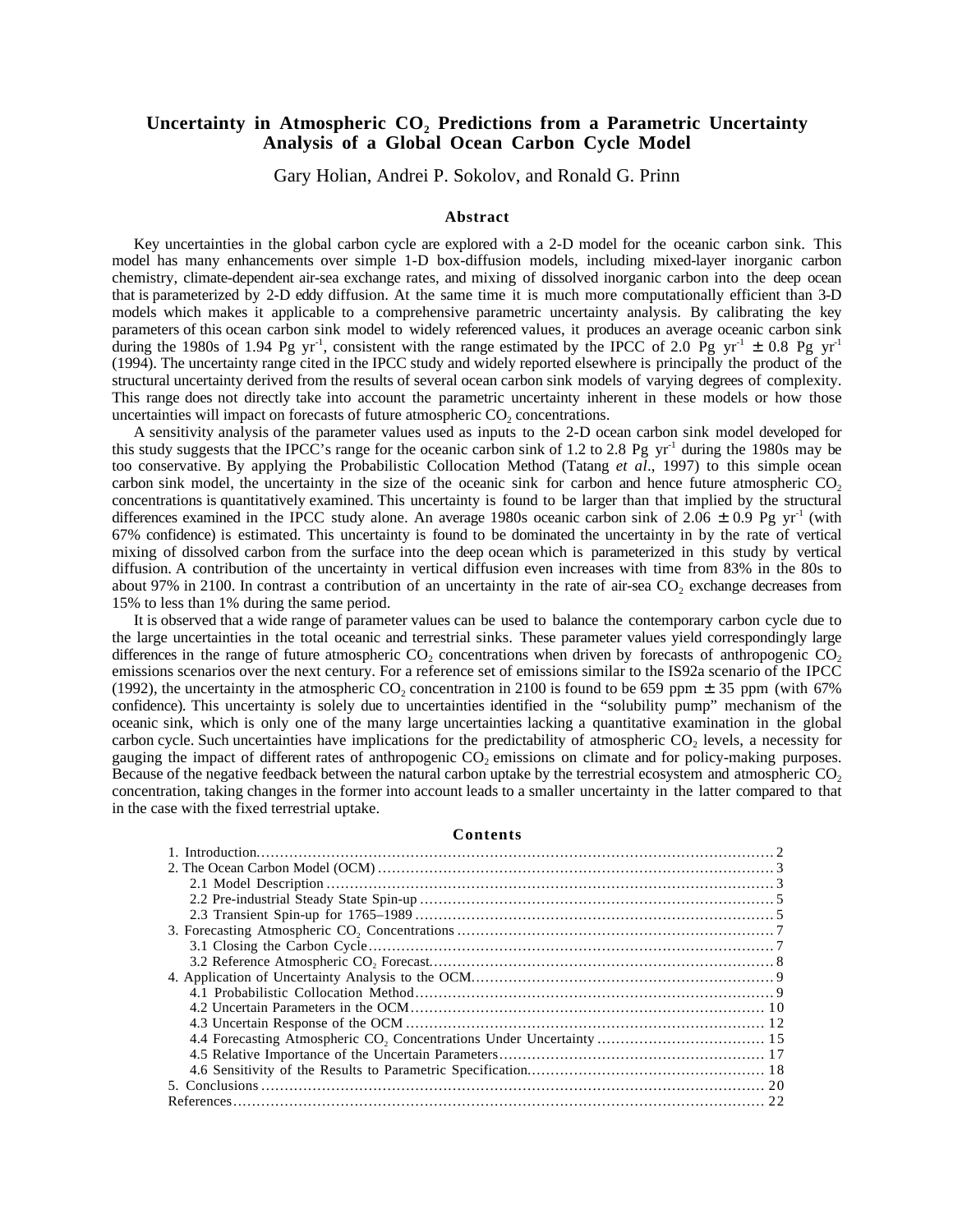#### **1. INTRODUCTION**

Recent concerns about increasing anthropogenic emissions of greenhouse gases over the course of the last century have given impetus to studies of the global carbon cycle, focusing particularly on the existence and magnitude of natural sinks for atmospheric  $CO<sub>2</sub>$ . Ice core and atmospheric data show that the  $CO<sub>2</sub>$  mole fraction has increased from an average value of 275 ppm in preindustrial times to approximately 366 ppm (Keeling *et al.* 1999). Future emissions of CO<sub>2</sub>, chiefly due to the combustion of fossil fuels are predicted to double or even quadruple the atmospheric concentration of  $CO<sub>2</sub>$  over the 21<sup>st</sup> century with potentially adverse consequences for global climate. However, the ability to accurately predict future atmospheric  $CO<sub>2</sub>$  levels is predicated on the ability to successfully model the natural carbon cycle and its response to continuing emissions of  $CO<sub>2</sub>$  and perturbations of global climate.

To predict  $CO<sub>2</sub>$  levels over the 21<sup>st</sup> century, emissions forecasts for anthropogenic  $CO<sub>2</sub>$  are combined with models of the surface sinks for carbon. The various processes which determine the size of the natural sinks for  $CO<sub>2</sub>$  in the terrestrial biosphere and the ocean are not fully understood. Of these two primary surface sinks for carbon, the ocean has been widely studied for its potential to be the dominant sink for carbon owing to its large capacity to take up  $CO<sub>2</sub>$  through dissolution. These studies have resulted in models of the contemporary oceanic carbon sink that vary in complexity from simple box models to complete global biogeochemical models that include full dynamical simulations of the ocean general circulation (Oeschger *et al.*, 1975; Maier-Reimer and Hasselman, 1987; Sarmiento *et al.*, 1992). These models are important scientific tools for understanding the behavior of the global carbon cycle. But when they are used to forecast atmospheric  $CO<sub>2</sub>$  concentrations, it is important to assess the uncertainties in these calculations resulting from model imperfections. Relatively small uncertainties now may lead to large uncertainties in future predictions.

Differences in carbon sink estimates produced by different models are, to a large extent, the results of structural differences between those models. These include the use of different parameterizations of physical processes, different model resolutions, and so on. The impact of such structural uncertainty on the forecast of atmospheric CO<sub>2</sub> concentration is difficult to evaluate in an ordered way. The two-dimensional (2-D) Ocean Carbon Model (OCM) used in this study has a fixed set of parameterizations of the transfer of  $CO<sub>2</sub>$  gas across the air-sea interface, chemical interactions with dissolved inorganic carbon in the ocean, and transport of dissolved carbon into the thermocline and deep waters by assumed Fickian diffusive mixing processes. However, the range of values for its parameters are chosen so as to cover the range of structural uncertainty exhibited by a range of models. This allows us to treat structural uncertainty as parametric uncertainty. Such an approach was used by Webster and Sokolov (2000) for studying uncertainty in climate change projections by the MIT 2D Climate Model. Because these parameters have some measured or otherwise quantifiable uncertainty, it is possible to apply an analytical method of uncertainty analysis to the model, namely the Probabilistic Collocation Method (Tatang *et al*., 1997), also known as the Deterministically Equivalent Modeling Method, to determine the impact of parametric uncertainly on the uncertainty of the size of the oceanic carbon sink. The parameters that are most important in contributing to the variance of the carbon sink can also be ranked in order of importance using this method.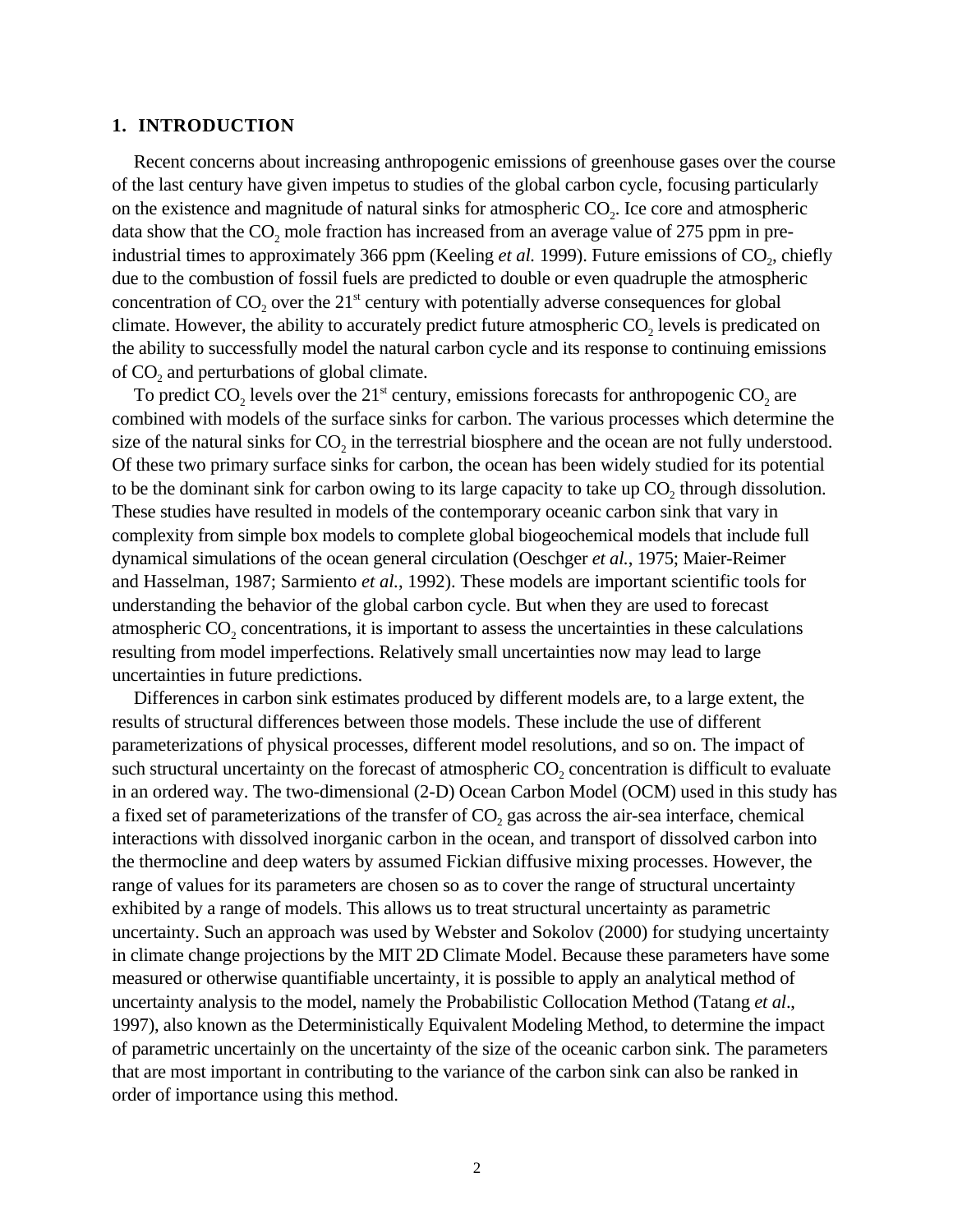Projections of atmospheric concentrations of  $CO<sub>2</sub>$  can then be calculated as a function of this uncertain oceanic carbon sink, after considering a contemporary carbon budget consistent with current observations. Instead of projecting a single concentration path for atmospheric  $CO<sub>2</sub>$  for a given anthropogenic emissions scenario, it is possible to produce probability distributions for future atmospheric  $CO_2$  concentrations as a function of time due to the quantifiable uncertainties in the oceanic carbon sink.

#### **2. THE OCEAN CARBON MODEL (OCM)**

#### **2.1 Model Description**

The OCM is a component of the MIT Joint Program on the Science and Policy of Climate Change's 2-D Land-Ocean resolving (2D-LO) Climate-Chemistry model (Prinn *et al.*, 1999; Sokolov *et al.*, 1998; Wang, Prinn and Sokolov, 1998) and therefore shares that model's simplified oceanic structure. The OCM is a latitudinally-extended box-diffusion model composed of 24 zones centered 7.826 degrees apart. Oceanic mixed layer depths are kept constant at the observed average annual values. The mixed layer is attached to an eddy-diffusive deep ocean with 10 vertical layers of increasing depth. The model has many similarities to existing box-diffusion models (Oeschger *et al.*, 1975; Siegenthaler and Joos, 1991) and zonally-averaged models of the ocean (Stocker *et al*., 1994).

The OCM uses the real world distribution of oceanic surface area as a function of latitude, but treats all basins as a zonal average. Open ocean, for the purposes of air-to-sea transfer of gaseous CO<sub>2</sub> in each latitude, is the total open ocean area minus the amount covered in sea-ice. The two southernmost latitude zones contain no ocean and are composed perpetually of the Antarctic continent, while the northernmost zone is covered by ice. Bottom ocean topography is not considered and depth is assumed to extend to a constant 3000 meters. The OCM is designed to be run either interactively with the 2-D Climate-Chemistry model, or alone (obtaining its required chemical and climatic inputs exogenously). The basic 2-D structure of the model is depicted in **Figure 1**.



**Figure 1**. *Structure of the OCM*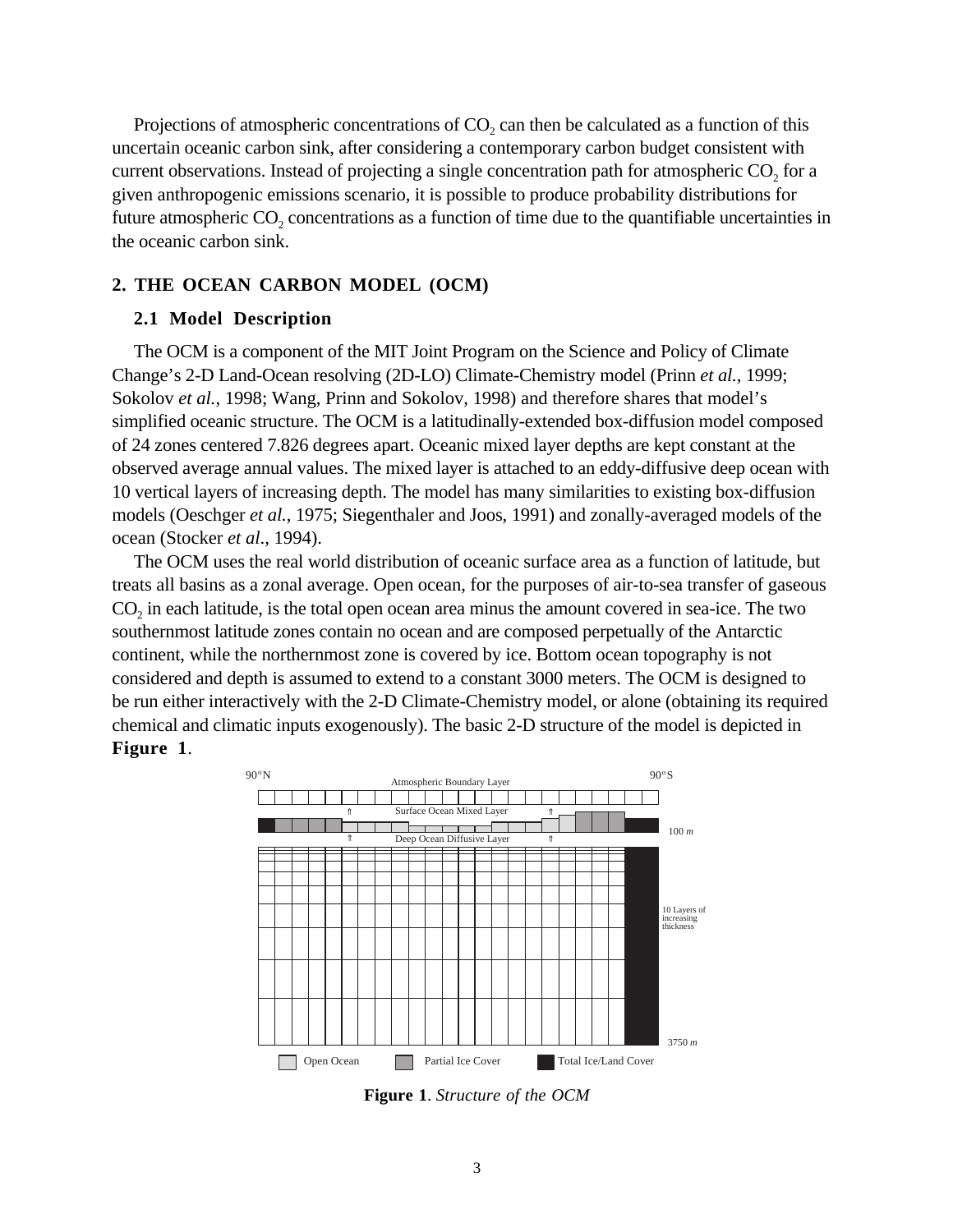In the OCM, the calculated air-to-sea flux of carbon is proportional to the  $CO<sub>2</sub>$  partial pressure  $(pCO<sub>2</sub>)$  gradient between the atmosphere and the oceanic surface layer multiplied by a calculated piston (*i.e.* transfer) velocity,  $V_p$ :

$$
CO_2 \text{Flux} = V_p \left( pCO_2^{\text{ air}} - pCO_2^{\text{ sea}} \right) \tag{1}
$$

The piston velocity is calculated as a function of the surface wind speed at each latitude (Tans *et al.*, 1990). Partial pressure of  $CO_2$  at the ocean surface  $pCO_2$  is calculated from dissolved  $CO_2$  via Henry's law.

In mixed-layer of the ocean dissolved  $CO<sub>2</sub>$  is assumed to be in chemical equilibrium with dissolved carbonate and bicarbonate ions in the surface ocean, with this equilibrium being dependent on temperature, alkalinity, and the concentrations of boric, silicic, phosphoric and other acids. Together, total dissolved inorganic carbon (DIC) in the ocean is defined as the sum of the concentrations of three carbon species:

$$
DIC = [CO2*] + [HCO32] + [CO32]
$$
\n(2)

Less than 1% of total DIC in the oceans (averaging about 2.05 mol  $m<sup>-3</sup>$ ) is actually dissolved CO<sub>2</sub> gas. Over 89% is present as  $HCO_3$  and 10% as  $CO_3^2$  and while total DIC is preserved for changes in temperature and pressure, the relative proportions of these three species are not, affecting the concentration of dissolved CO2. The equilibrium reactions therefore play a direct role in determining the size of the  $pCO<sub>2</sub>$  gradient between the atmosphere and sea. The temperature dependence of these reactions is primarily responsible for the natural seasonal cycle and distribution of  $pCO<sub>2</sub>$  in the surface ocean. In the OCM, this translates into a latitudinal gradient in the surface partial pressure of  $CO<sub>2</sub>$  and a net flux that depends on latitude.

The specific formulation of the carbonate chemistry used in the OCM is based primarily on that of Peng *et al.* (1987), which includes the effects of temperature, dilute acids and tritation alkalinity on inorganic carbonate chemistry. The first and second apparent dissociation constants for carbonic acid,  $K_1$  and  $K_2$ , are strongly dependent on the temperature, alkalinity, and salinity of the ocean (Weiss, 1974; Mehrbach *et al.*, 1973). By exogenously supplying known observed quantities for each of the latitude zones of the model for titration alkalinity, DIC, total borate, total silicate, and total phosphorus, the seven equations which determine the system are reduced into a single higher order equation in  $[H^+]$ , DIC, and carbonate alkalinity  $(Alk_{\text{curb}})$ .

$$
[H^+] = \frac{K_1}{2 \cdot Alk_{\text{carb}}} \{ (DIC - Alk_{\text{carb}}) + ((DIC - Alk_{\text{carb}})^2 + 4( Alk_{\text{carb}} \cdot \frac{K_2}{K_1}) (2 \cdot DIC - Alk_{\text{carb}}) \}^{1/2} \}
$$
(3)

Equation (3) cannot be solved analytically, since  $Alk_{\text{carb}}$  depends on  $[H^+]$ , so an iterative method is used to solve for a consistent value of  $[H^+]$ . Once this value is known, the  $pCQ_2^{\text{sea}}$  and all other concentrations consistent with that  $[H^+]$  are determined in the model for that latitude and time step. The resultant  $pCQ_2^{sea}$  is used in equation (1) to compute the carbon flux into the ocean.

The mixed layer DIC concentration depends on the surface flux from air-to-sea and the amount exported to the deep ocean by diffusion in each latitude zone in the model. This flux to the deep ocean has the effect of increasing the air-to-sea gradient which allows more carbon to enter the ocean than gets in by buffering alone. Vertical and horizontal transports DIC are parameterized by diffusion (Sokolov *et al.*, 1998) according to the equation: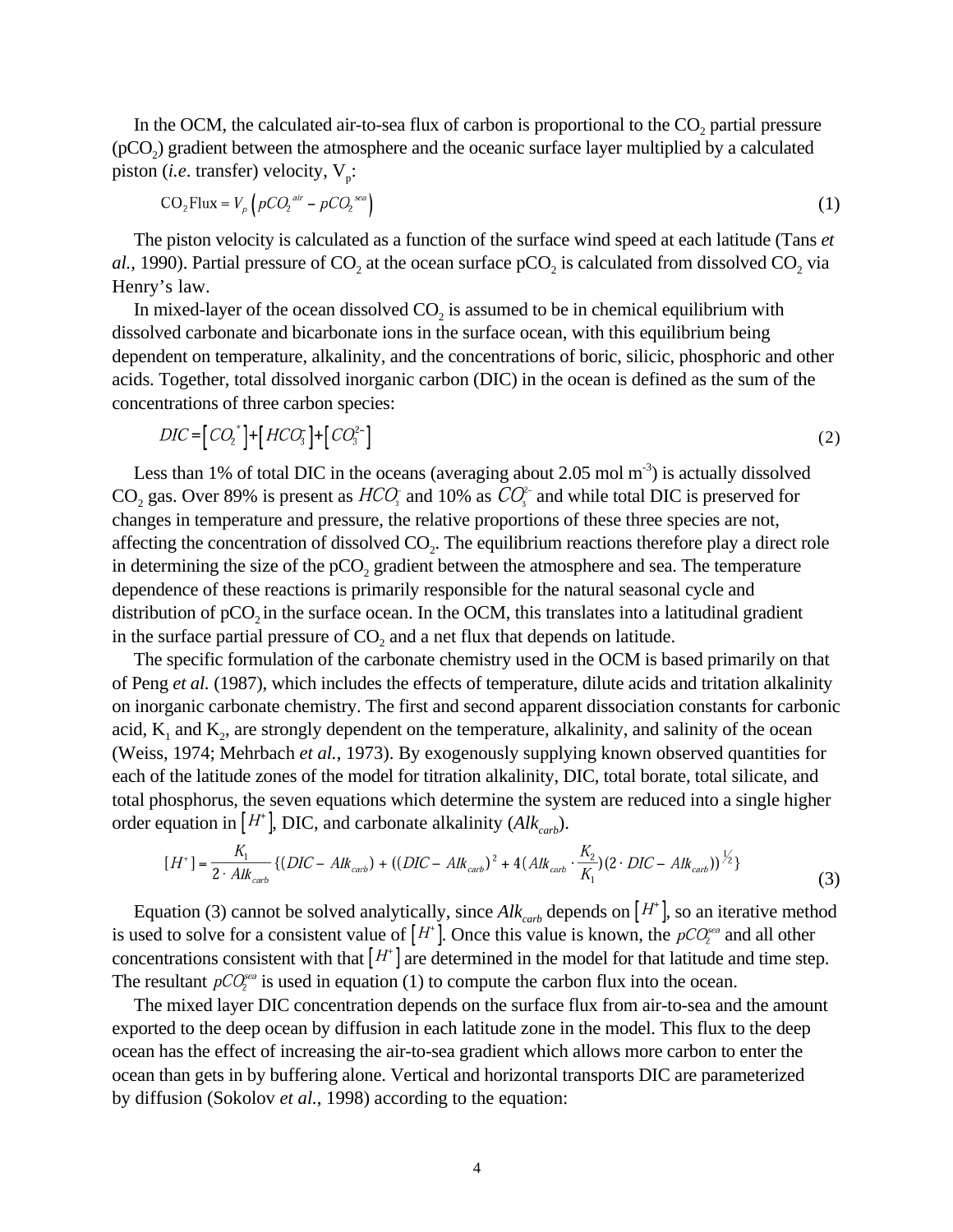$$
\frac{dDIC}{dt} = K_V \frac{d^2 DIC}{dz^2} + K_H \frac{d^2 DIC}{dy^2}
$$
\n(4)

The baseline values of vertical diffusion coefficients  $(K_v)$  determined from tritium observations (Hansen *et al.*, 1984) are given in **Figure 2**. These values allow simulation of the strong sinking motion at high latitudes compared to equatorial waters due to the thermohaline circulation and other mixing. When averaged and weighted by area, the global mean value of the vertical diffusion coefficients is 2.5 cm<sup>2</sup>s<sup>-1</sup>.  $K_H$  values are prescribed as a function of depth (decreasing with the latter) but do not depend on latitude. The values of  $K_H$  used in this study (Stocker *et al.*, 1994) are close to those used in Sokolov *et al.* (1998) in the upper part of the ocean  $(2.8 \times 10^4 \text{ compared to})$  $2.4 \times 10^4$  in the mixed layer), but larger in the deep ocean.



**Figure 2**. *Vertical Diffusion Coefficients, K<sub>v</sub> (in 101 cm<sup>2</sup>sec<sup>-1</sup>) as a Function of Latitude* 

#### **2.2 Pre-industrial Steady State Spin-up**

The OCM is initially spun-up to a pre-industrial steady-state, characterized by a fixed preindustrial atmospheric CO<sub>2</sub> concentration of 280 ppm and zero net annual exchange between all the major carbon reservoirs. Climate data, in the form of zonal mean sea surface temperatures and surface wind speeds, was obtained from a run of the climate model of Sokolov and Stone (1998) under equilibrium pre-industrial conditions. Due to the extremely long time it takes carbon to reach the deepest layers of the ocean, this spin-up required 10,000 years starting from an ocean devoid of carbon. Since by assumption, the land biosphere was also in steady-state at this time, no model or assumption for terrestrial exchange is required.

#### **2.3 Transient Spin-up for 1765–1989**

In order to spin up the 2-D OCM from the steady-state established above (which must be reestablished for any changes of the chemical parameters or diffusion coefficients), it is driven from steady-state to the present day using the historical atmospheric  $CO$ , record which has been estimated from ice-cores and post-1957 observations at the South Pole and Mauna Loa. The oceanic carbon sink model is also driven with zonally-averaged climatic data, including sea surface temperatures and surface wind speeds predicted over the same period in the MIT 2D-LO Climate Model to spin it up to the present.

Using reference values for all the parameters of the OCM, a net carbon flux into the ocean that grows with time between 1765 and 1990 is predicted as shown in **Figure 3**. The average annual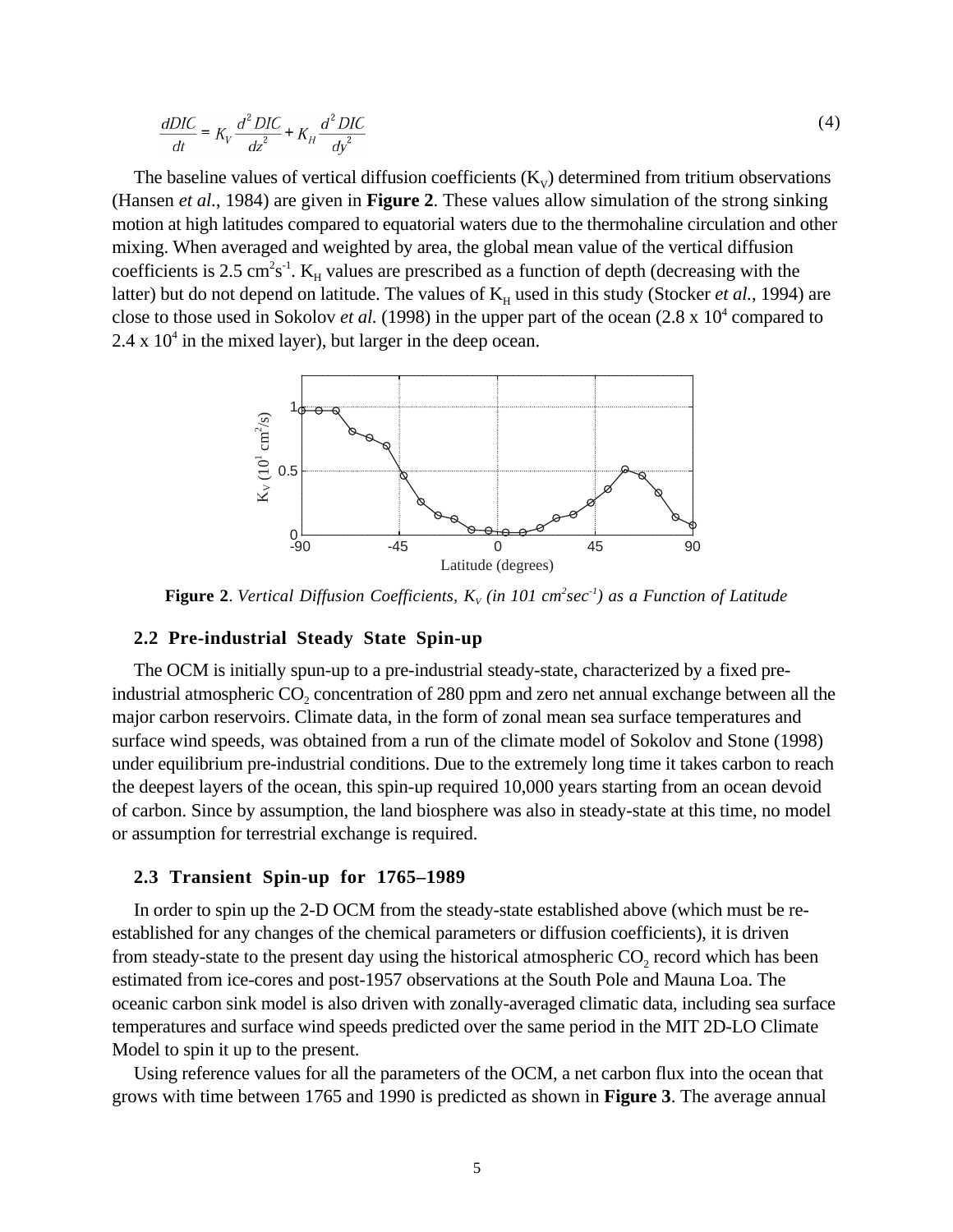

**Figure 3**. *Annual Carbon Flux (Pg yr-1) into the Ocean between 1765-1990*

global flux in the OCM rises from zero in the steady-state at  $1765$  to over 2.0 Pg yr<sup>-1</sup> in the late 1980s. Most of the increase in the oceanic carbon sink comes in the last 90 years of the run, when atmospheric CO<sub>2</sub> has been rising the fastest. An examination of the change in the distribution of DIC in the ocean from the steady-state in 1765 to 1990 indicates specifically where the carbon is being taken up by the ocean. The distribution of additional DIC added to the ocean as a function of latitude and depth for the top 2000 meters of the ocean is plotted in **Figure 4**. DIC additions represent about 1% of the surface concentration of background DIC. Most of the carbon taken up by the model is confined to the top 500 meters of the ocean.

As expected, the carbon is being taken up primarily at high latitudes, where lower temperatures, larger mixed layer depths, and faster vertical diffusion rates favor a larger sink. A comparison of the output of the oceanic carbon sink model in this study with a group of the most commonly referenced models in the literature (IPCC, 1994) and the Ocean Carbon Model Intercomparison Project (OCMIP) reveals that the reference response of the OCM that is spun up to the present with the historical  $CO<sub>2</sub>$  record falls within the range of other models of greater and lesser complexity. Average concentrations of dissolved inorganic carbon in the current ocean are also in good



**Figure 4**. *Distribution of Additional Total dissolved inorganic carbon (mol DIC m-3) in the Ocean, between 1765-1990*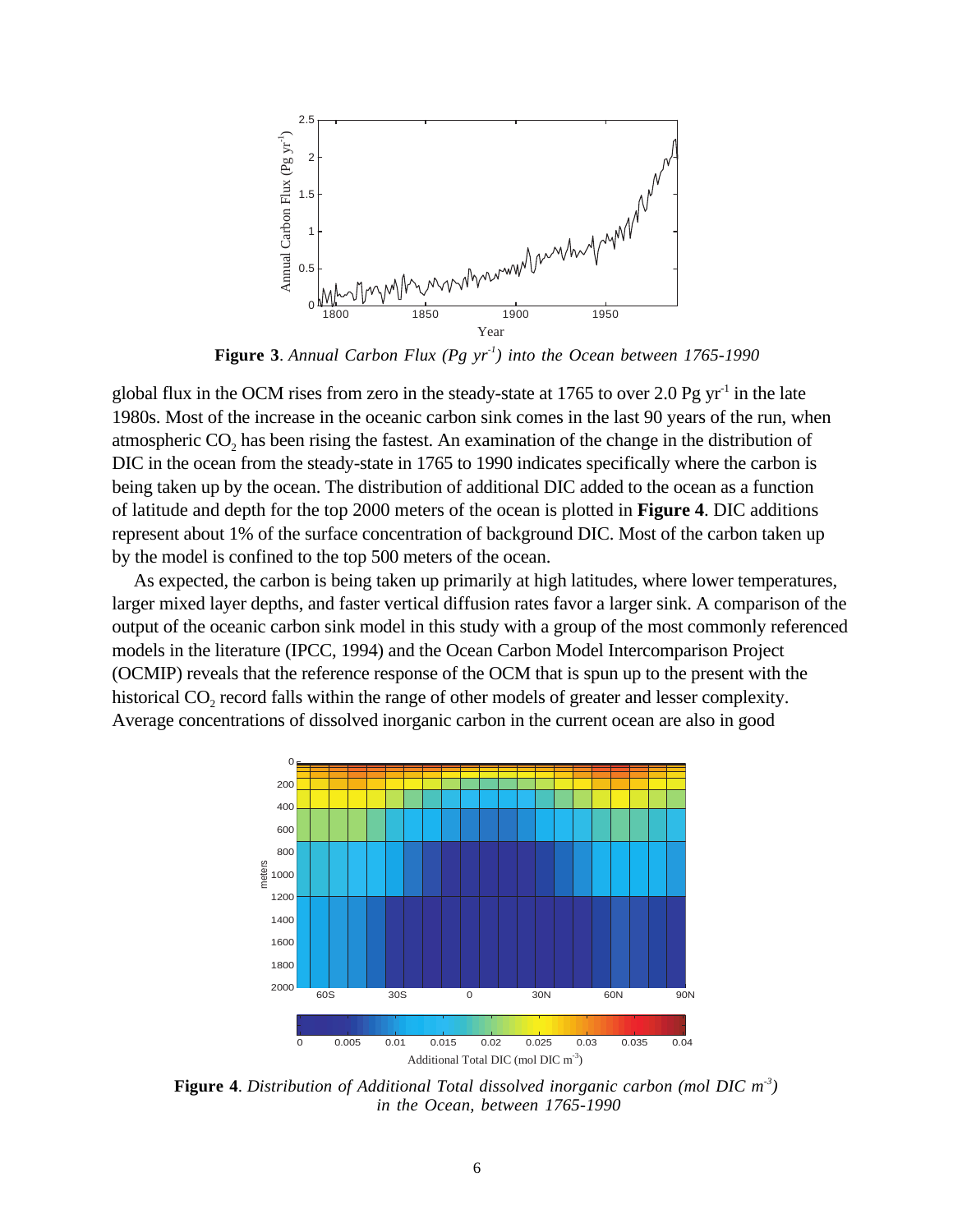agreement with globally observed values of 2.06 mol  $m<sup>3</sup>$ . A north-to-south gradient is observed in this current state, consistent with inorganic carbonate chemistry favoring higher DIC (lower pCO<sub>2</sub>) concentrations at lower temperatures and lower DIC (higher  $pCO<sub>2</sub>$ ) at higher temperatures. However, the vertical gradient in DIC is weaker than that of the observed quantity in the oceans, due to the lack of a marine biological cycle in the model which tends to deplete the surface of carbon with respect to the deep ocean. However, this is generally considered a "fly-wheel" effect, since it does not increase the net transfer of carbon to depth because of nutrient limitations that cause the marine biological cycle to be relatively insensitive to rising DIC on the century time-frames addressed here. The model is constructed to simulate the changes in uptake of  $CO<sub>2</sub>$  due to  $CO<sub>2</sub>$  perturbations in the atmosphere, and not the observed distribution of carbon in the oceans upon for which the imposition of an additional cycling of carbon by marine biota in the oceans is required.

### 3. FORECASTING ATMOSPHERIC CO<sub>2</sub> CONCENTRATIONS

#### **3.1 Closing the Carbon Cycle**

In the industrial era, increases in the global average atmospheric concentration of  $CO_2$  ([ $CO_2$ ]<sup>atm</sup>) can be expressed by

$$
\frac{d[CO_2]^{am}}{dt} = F_t - O_t + L_t - B_t \tag{5}
$$

where  $F_t$  is the rate of fossil fuel emission,  $O_t$  is the oceanic carbon sink,  $L_t$  is the anthropogenic carbon emission from land-use, and  $B_t$  is the natural terrestrial biospheric sink for carbon The net biospheric sink for carbon is defined as  $NB_t = L_t - B_t$ . Estimates of fossil fuel emissions and the historical oceanic sink from model simulations indicate that the biosphere as a whole has probably been acting as a net sink for carbon over the last 50 years. This sink is currently believed to be comparable in size to the oceanic carbon sink (within the uncertainty of both; see *e.g*., Tans *et al.*, 1990).

Both the anthropogenic fossil fuel emission scenario and carbon emission from land-use used to forecast atmospheric  $CO_2$  concentrations over the next century come from a recent reference run of the MIT Integrated Global System Model (Reilly *et al.,* 1999). This emissions prediction is consistent with current observations of atmospheric  $CO<sub>2</sub>$  concentrations through 1998 and forecasts fossil fuel emissions growth as a function of economic activity through 2100 (**Figure 5**). It represents a frame of reference from which to compare the behavior of the OCM with other models that are also driven by similar carbon emissions scenario.



**Figure 5***. Reference Fossil Fuel Emissions (Pg yr-1) for 1990-2100*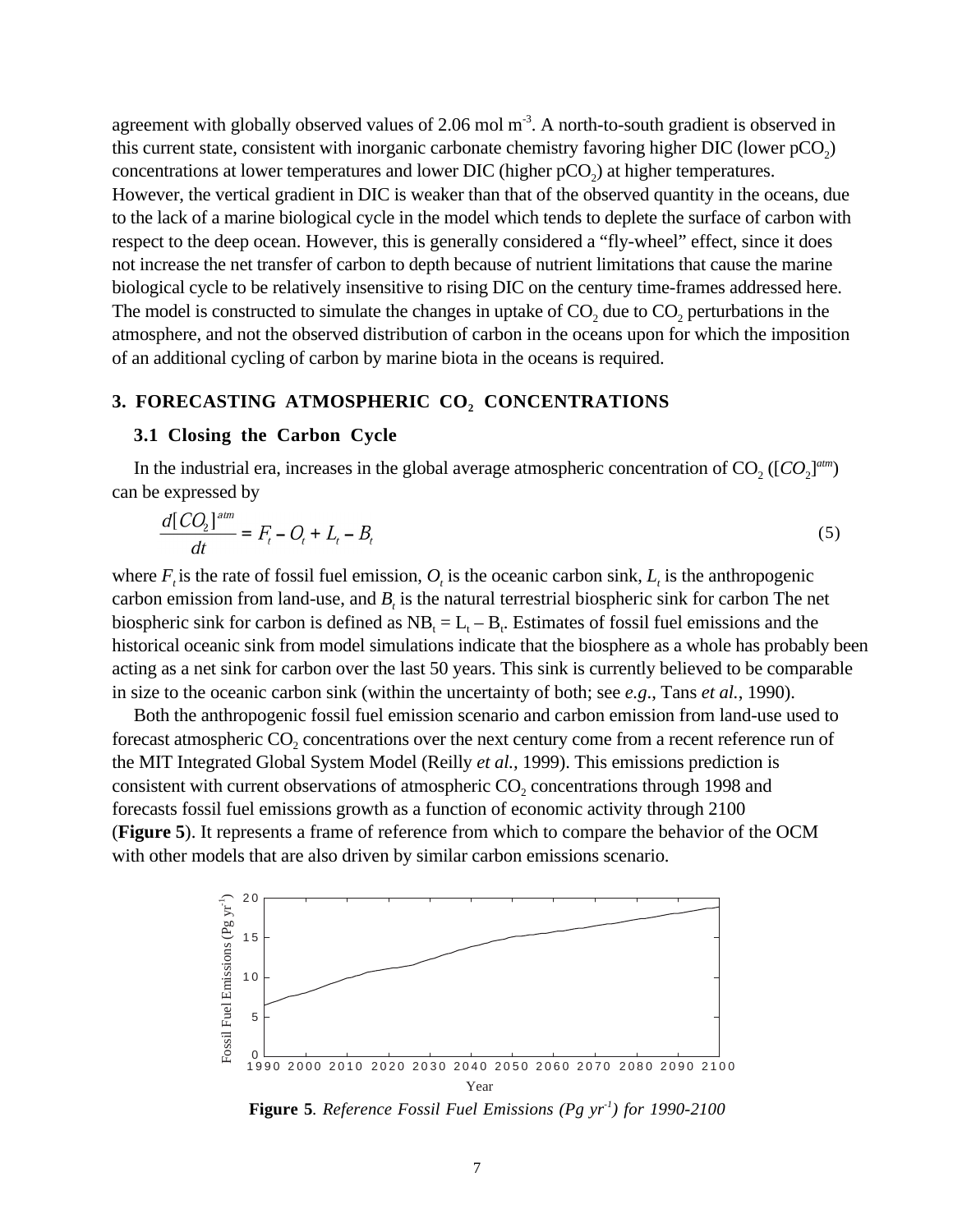Uncertainty in *anthropogenic carbon* emission is not considered in this paper, since this study is limited to the physical processes that produce or feedback on carbon sinks in the ocean and their contribution to uncertainty in atmospheric  $CO<sub>2</sub>$  concentrations. This is not a study of the total uncertainty in future atmospheric  $CO_2$  concentrations, which must necessarily include economic and policy considerations (*e.g*., Prinn *et al.*, 1999).

To model the terrestrial sink of carbon we use a simple parameterization of the Terrestrial Ecosystems Model (TEM; McGuire *et al.*, 1997; Melillo *et al*., 1993; Xiao *et al.*, 1995, 1997) which is a process-oriented model that can simulate either the equilibrium or transient response of surface land biota and soils to changes in  $CO<sub>2</sub>$  levels in the atmosphere as well as to changes in climate. The TEM model includes 18 distinct ecosystems, called "biomes," which are defined on a grid of the world,  $\frac{1}{2}$ ⁄  $\mathrm{^{\circ}}$  by  $\frac{1}{2}$ **∕** <sup>o</sup> in size that contains 62,483 land grid cells (about 25% of the globe), including 3,059 ice grid cells, and 1,525 wetland grid cells, ranging between 83°N and 56°S. The TEM is computationally very demanding so a parameterization for the net ecosystems productivity calculated by the model between 1990 and 2100 and driven by atmospheric  $CO<sub>2</sub>$ concentrations and changing climate is constructed. A constant term which accounts for additional sinks (*e.g*., due to nitrate deposition and Northern Hemisphere reforestation) that are not as yet incorporated into the TEM is also added to close the carbon budget in the 1980s. The following equation for the natural biospheric sink for carbon is assumed:

$$
B_t = B_t^{TEM} + \overline{B}
$$
 (6)

The constant  $\overline{B}$  is determined as the residual flux needed to satisfy equation (5) in the 1980s, using the oceanic carbon sink computed by the OCM and the parameterized carbon sink from the TEM:

$$
B_t^{TEM} = \frac{[CO_2]_t - 277}{T_t^B} \tag{7}
$$

where  $T_t^B$  is the time-dependent atmospheric lifetime of  $CO_2$  due to the natural biospheric uptake estimated from runs of the TEM driven by different forecasts of atmospheric CO<sub>2</sub> increase and concomitant climate change as predicted in the IGSM (Prinn *et al.*, 1999). Simulations in which the TEM is driven with predicted atmospheric  $CO<sub>2</sub>$  concentrations between 1990-2100 cause it to generate a carbon sink as a function of time that is approximated by equation (7). Included in the simulations are the effects of increasing temperature that acts as a negative feedback to the terrestrial carbon sink and CO<sub>2</sub> fertilization effect that acts as a positive feedback (Prinn *et al.*, 1999). From these estimates,  $T_t^B$  is found to increase with time primarily due to a "saturation" effect" where higher  $CO<sub>2</sub>$  levels, changes in precipitation, and higher temperature decrease the effectiveness of the terrestrial sink for carbon as a function of time. This parameterization for the  $CO<sub>2</sub>$  fertilization sink was shown to approximate the TEM output for atmospheric  $CO<sub>2</sub>$ concentrations increasing between the range 500-900 ppm (well within the range of uncertainty that is estimated for the atmospheric  $CO<sub>2</sub>$  later in this paper). Parametric uncertainty in the terrestrial sink is not considered in this study, focusing instead on the uncertainty in the oceanic sink.

#### **3.2 Reference Atmospheric CO<sub>2</sub> Forecast**

Taking the above fossil fuel emissions scenario, terrestrial source and sink assumptions, and the OCM to compute  $O_t$ , atmospheric  $CO_2$  concentrations forecast using equation (5) for the period, 1990-2100 is shown in **Figure 6**, together with observations until 1998.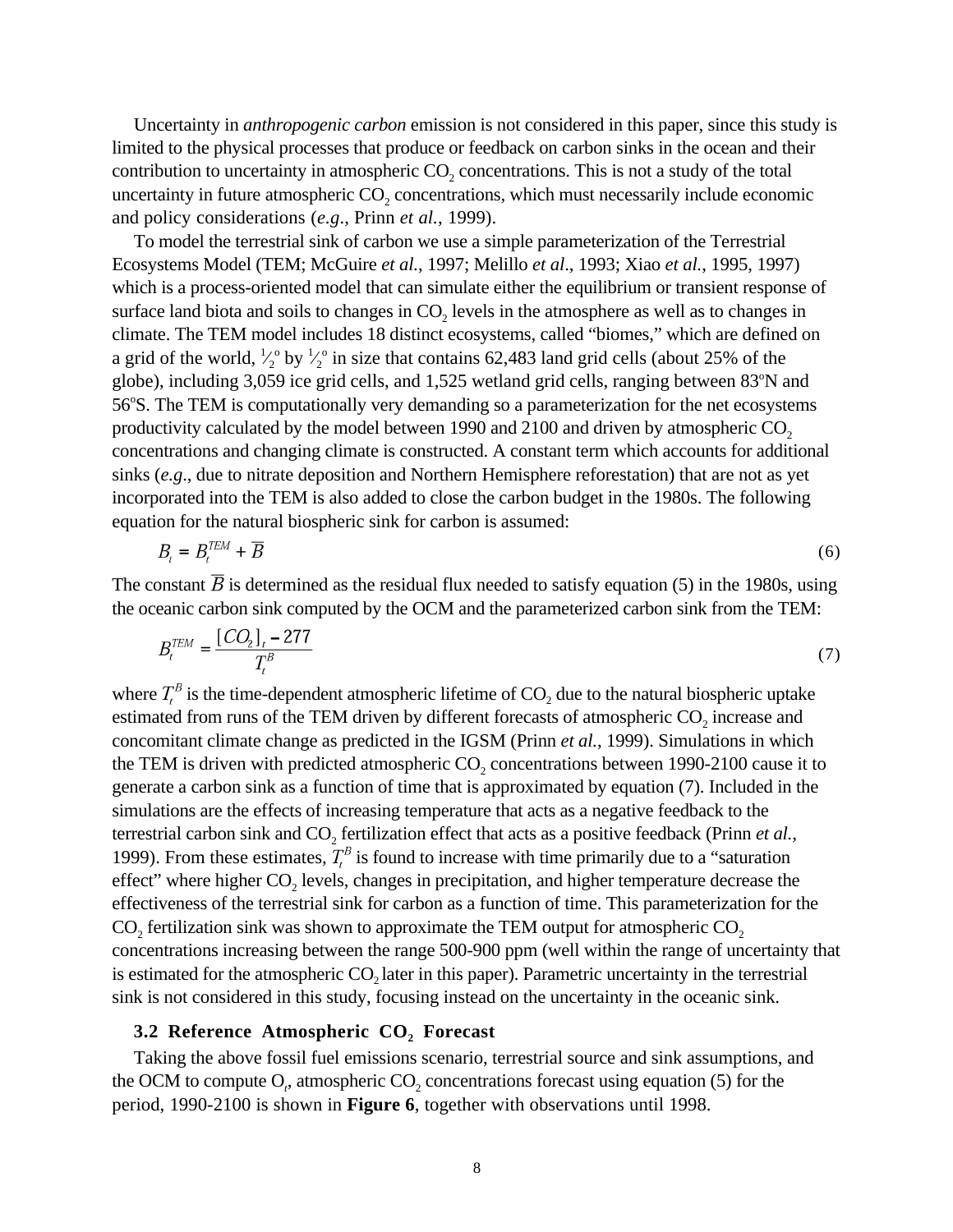

**Figure 6**. *Reference Atmospheric CO2 Mole Fractions (ppm) Forecast for 1990-2100*

Cabon dioxide concentrations under the reference scenario increase from 353 ppm in 1990 to 661 ppm in 2100. The reference forecast calculated by the IPCC (1995) using the HILDA Model of Seigenthaler and Joos (1992) under the IS92a emissions scenario, forecasted atmospheric CO<sub>2</sub> concentrations to rise to just over 700 ppm. The range of results for all of the models tested in the IPCC survey was about  $\pm 20$  ppm. The atmospheric CO<sub>2</sub> concentration forecast in this study falls below that range in part because of the reduced emissions assumed in the reference anthropogenic CO<sub>2</sub> forecast of the EPPA model (Reilly *et al.*, 1999).

Beyond differences in structure and terrestrial carbon sink assumptions assumed in the above referenced oceanic carbon models, the results for models rely on assumptions of parameter values which are themselves not known with certainty. Numerous models which also purport to do a reasonable job of forecasting atmospheric CO<sub>2</sub> concentrations ignore the degree to which assumptions made in the parameter choices of the model inherently affect their accuracy. The sensitivity of the carbon sink to uncertainty in its parameters should therefore be explored to gauge the robustness of prediction of the ocean sink.

#### **4. APPLICATION OF UNCERTAINTY ANALYSIS TO THE OCM**

#### **4.1 Probabilistic Collocation Method**

One of the most commonly used methods for addressing parametric uncertainty in complex models is the Monte Carlo procedure. The Monte Carlo procedure, however, is impractical for studies of models requiring significant computational effort because the number of runs necessary to complete the analysis can typically run into the thousands. For long-term climate change studies, where even simple representations of the systems involved can require large amounts of computational time, the Monte Carlo method is not feasible.

The Probabilistic Collocation Method (PCM, also called the Deterministically Equivalent Modeling Method or DEMM), which is described fully in Tatang *et al.* (1997), provides an efficient method for examining parametric uncertainty in large complex models. The PCM approximates the response of the uncertain outputs of the model under examination by a polynomial chaos expansion. The resultant expansions, constitute a reduced-form version of the original model to which traditional uncertainty methods such as the Monte Carlo method can then be applied with great computational efficiency.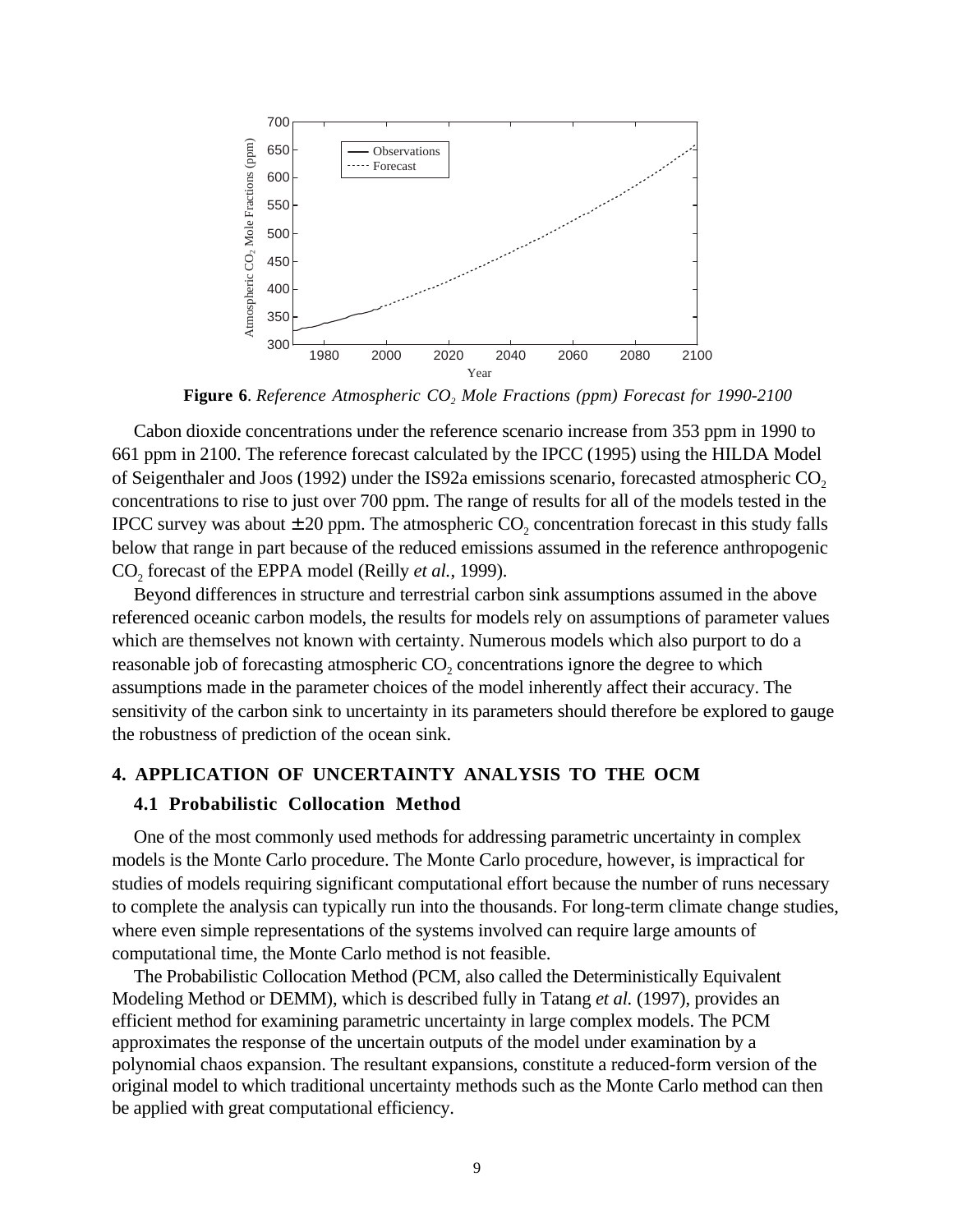Applying the PCM requires specifying the probability distribution functions (PDFs) of the input parameters and using them to calculate the orthogonal polynomials to be used in the expansion of the model. The roots of these polynomials are then used to define the representative parameter values that are to be used as inputs to runs of the original model to obtain coefficients of the polynomials in these expansions (polynomial power should be chosen in advance). Because these parameter values (called "collocation points") are weighted toward the high probability region of each input parameter, the approximation of the outputs is particularly good within this region. The error of the approximation is estimated by choosing another set of inputs (*e.g*., from the roots of the polynomials of next order or randomly chosen values), running the original model and comparing its output with the approximation. By iteratively increasing the order of the polynomial chaos expansions, the accuracy of the PCM approximation can be tested until the error of the approximation is sufficiently small to consider it a successful reduced-form model of the original model. The more uncertain inputs and higher the order of the approximation, the more runs of the complex parent model are required to perform the analysis. Since an approximation for every output of the model can be constructed from the same set of model runs the number of outputs chosen is not a computational issue. The outputs selected for approximation by the PCM in this study are the oceanic carbon sink at five year intervals between 1765 and 2100 and atmospheric CO<sub>2</sub> concentrations forecast between 1990 and 2100 by the ocean carbon sink model under a fixed emissions scenario and constrained by the observed carbon budget described in Section 3.

Since the steady-state simulated by the oceanic carbon model differ for any changes in the input parameters, the OCM needs to be driven to a new pre-industrial equilibrium with an atmospheric  $CO<sub>2</sub>$  concentration of 280 ppm and spun-up to the present state with the historical  $CO<sub>2</sub>$  record for each set of parameters values before a new atmospheric  $CO<sub>2</sub>$  forecast can be calculated.

#### **4.2 Uncertain Parameters in the OCM**

The first step required to perform the uncertainty analysis using PCM is to choose the uncertain input parameters to which the model's outputs are most sensitive. From Section 2, it is recalled that the major transport mechanisms for the removal of atmospheric  $CO<sub>2</sub>$  by the oceans are: 1) the airto-sea transfer across the surface, 2) the buffering by the oceanic mixed-layer, and 3) the mixing of dissolved carbon into the deep sea. The OCM addresses these three "solubility pump" CO<sub>2</sub> sink processes in the following way: 1) a wind-speed dependent piston velocity that drives the air-sea exchange over the interface; 2) explicit inorganic carbon chemistry in the oceanic mixed layer that converts additional dissolved  $CO<sub>2</sub>$  into dissolved inorganic carbon; and 3) the diffusion of dissolved inorganic carbon from the mixed layer to depth.

The six parameters discussed below are needed to quantify these processes and from previous sensitivity studies are found to directly impact on the size of the oceanic sink for carbon. Because these six parameters have not up until now been well defined, exact estimates of their probability distributions are not available; their PDFs must be qualitatively specified. Such specification is made based on a combination of the current state of knowledge and expert judgment. The principle chosen to guide the specification of these PDFs is that they be broad and capture as much of the uncertainty supported by theory or observations so that the maximum reasonable parametric uncertainty can be examined. The PDFs of the six uncertain parameters are specified below.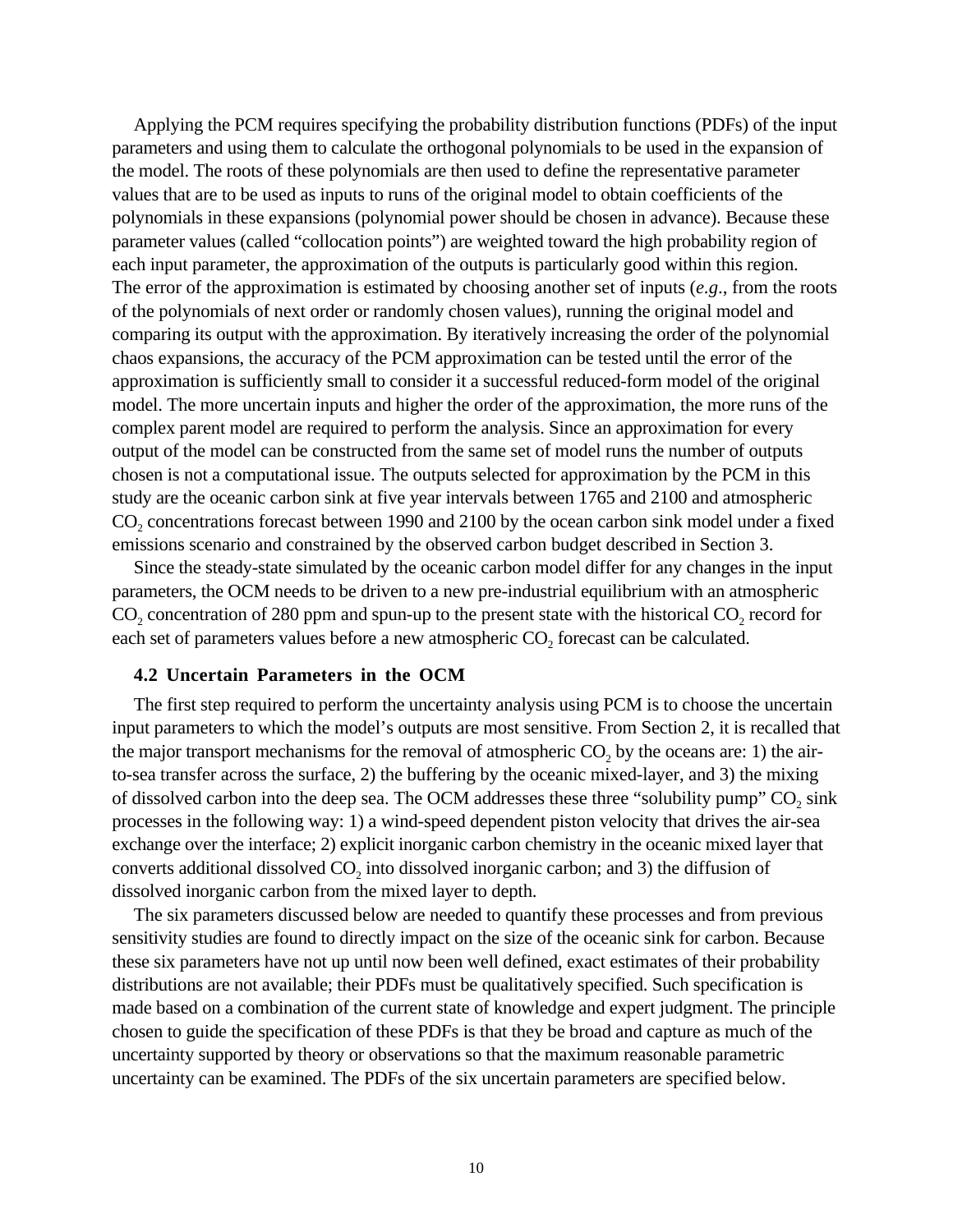#### *a)*  $K_v$  — The Coefficient of Vertical Diffusion

As a standard probability distribution for  $K_v$  we use that constructed by Webster and Sokolov (2000) based on the values needed to fit the transient responses of different coupled atmosphereocean GCMs to increasing  $CO_2$  concentration (Sokolov and Stone, 1998). The PDF for  $K_v$  is a beta distribution with parameters  $\alpha = 2.72$  and  $\beta = 12.2$ . This distribution (see Figure 8) has a median of 2.5 cm<sup>2</sup>s<sup>-1</sup> and 95% fractiles of 0.5 and 12.5 cm<sup>2</sup>s<sup>-1</sup>. Since, as discussed later in the paper, uncertainty in the vertical mixing plays a dominant role in defining an overall uncertainty in an oceanic carbon uptake, we will also present results obtained with an alternative distribution.

#### *b)* **K**<sub>*H*</sub> *— The Coefficient of Horizontal Diffusion*

The values for the horizontal diffusion coefficient in the upper ocean were obtained by Stocker et al. (1994) "assuming a circulation of 40 Sv in a latitude band between 20° and 40° latitude over 60<sup>o</sup> angular width and 500 m depth." This assumption leads to  $K_H \approx 3 \times 10^4$  m<sup>2</sup>s<sup>-1</sup>. As mentioned above this value is close to that obtained under assumptions that inter-hemispheric recirculation time for the top layer of the ocean is equal to 25 years (Sokolov *et al.*, 1998). There are, however, significant uncertainties in the strength of the ocean circulation. The probability density function for horizontal diffusion coefficient used in this study is a beta distribution with  $\alpha = 8.3$  and  $\beta = 41.5$ . It has mean of 42 Sv and a standard deviation of 13 Sv, and the 2.5% and 97.5% fractiles are 20 and 70 Sv respectively. Such a distribution provides a reasonable representation of uncertainty in the strength of ocean circulation (Carl Wunsch, personal communication).

#### $c) V_p$  — The Piston Velocity

The chosen piston velocities  $(V_p)$  should be consistent with the current measured global average carbon uptake rate of  $20 \pm 3$  moles of  $CO_2$  per m<sup>2</sup>yr<sup>-1</sup>. Tans *et al.* (1990) (TTF) point out that the factor calculated by Liss and Merlivat (1986) (LM) to calculate the transfer velocity for a given difference in partial pressure of CO<sub>2</sub> between the atmosphere and ocean is easily uncertain to within a factor of two. Further works by Wanninkhof (1992) and Wanninkhof and McGillis (1999) (WM) demonstrate a significantly stronger dependence at higher wind speed (cubic) than LM relationships, leading to higher uptake rates (see **Figure 7**).

For this uncertainty calculation we use the estimate of Tans *et al.* (1990) (which is intermediate between LM and WM) as a reference value, a factor 2 and 0.5 times the reference is assumed to contain about 67% of the probability. Because the  $V_p$  cannot be negative, the beta distribution is



**Figure 7**. *Transfer Velocity Dependence on Wind Speed*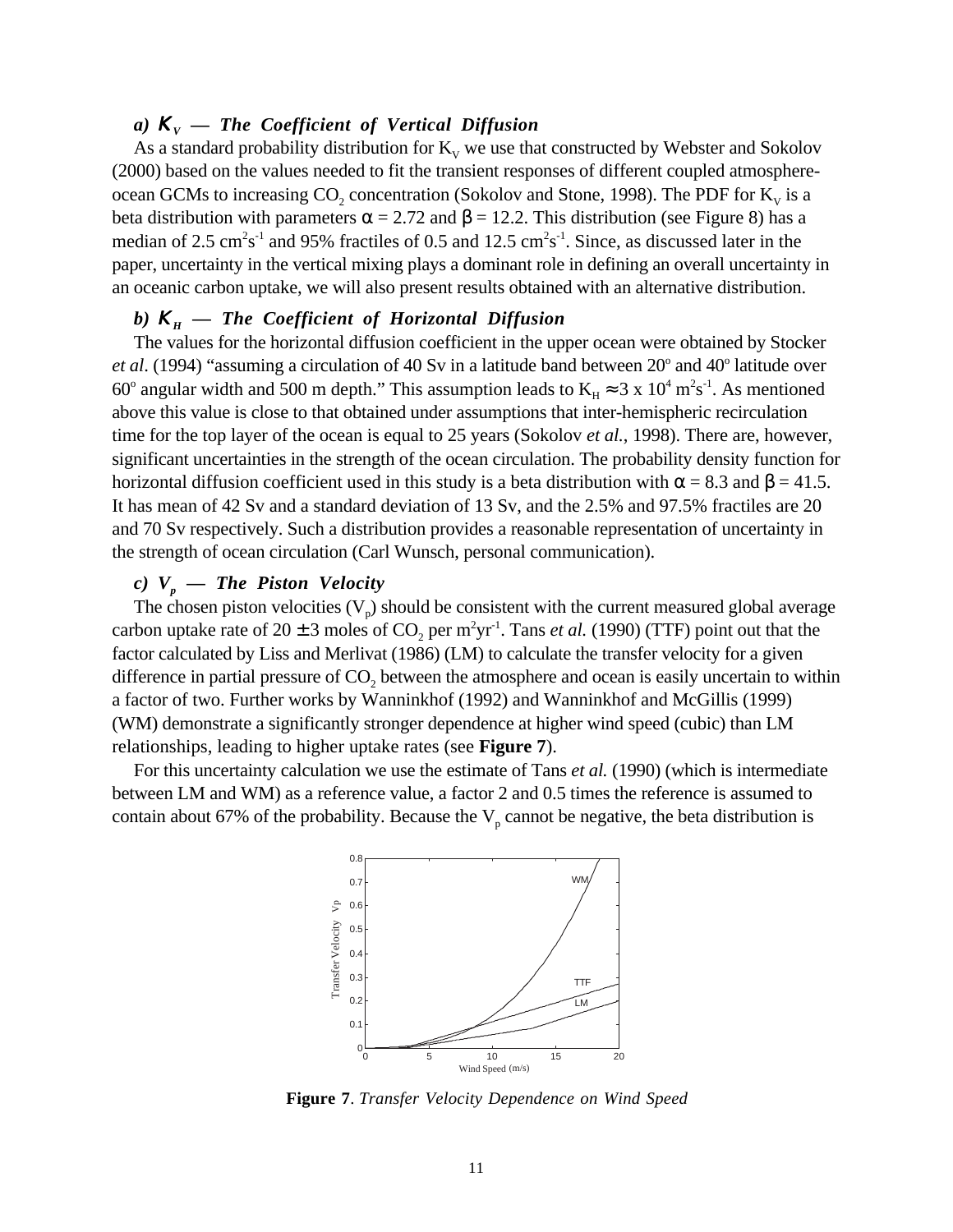also chosen and constructed assuming a mode of 1 (the reference value) as a multiplier on the value of  $V_p$ . The asymmetry assumed above indicates that the probability that the standard piston velocity multiplier is less than 1 is  $\frac{1}{3}$  and greater than 1 is  $\frac{2}{3}$ . The multiplier is assumed to range between 0 ⁄ ∕ and 5 with a 95% probability that it is less than 3.

#### *d)*  $K_0$  — The Henry's Law Coefficient

The Henry's law coefficient is highly temperature dependent and the normal distribution is chosen to characterize its PDF. Reference values in this PDF are taken from Weiss (1974), which at 20° C and 35 ‰ salinity gives a value of  $pK_0$  (-log10[K<sub>0</sub>]) of approximately 3.2. A standard deviation of  $\pm$  0.1 pK<sub>0</sub> is assumed normally distributed from this reference value.

 $e)$  K<sub>1</sub> and K<sub>2</sub> — The First and Second Disassociation Constants of Carbonic Acid

 $K_1$  and  $K_2$  are strongly temperature dependent, as well as dependent on salinity and pressure. Thevalues for these parameters have been measured empirically in a handful of studies (Mehrbach, 1973; Hansson, 1979; Goyet and Poisson, 1989; Roy *et al*., 1993; Lee and Millero, 1995). A study of the uncertainty in these values performed by Lee and Millero (1995) show that most of these measured  $K<sub>1</sub>$  and  $K<sub>2</sub>$  values do a reasonable job of fitting the observations of quantities such as dissolved inorganic carbon, alkalinity, and pH with standard deviations in the range of 0.01 to 0.04 pK units. The values of these coefficients in this study are assumed normally distributed. The parameters are assumed to have a mean in the middle of the measured values of  $pK_1 = 5.89$ ,  $pK_2 = 9.04$  at 20° C and 35% with standard deviations of  $\pm$  0.05 pK units (larger than the above standard deviation estimates that focused on data from the North Atlantic to account for the accumulation of errors when zonallyaveraged temperature values are used to determine the coefficients).

#### **4.3 Uncertain Response of the OCM**

The PDFs for the six uncertain parameters (**Figure 8**) are used to generate the polynomials and collocation points. A third-order fit with cross-terms in all six of the parameters is chosen to approximate the outputs of the Ocean Carbon Model, requiring a total of 74 runs of the OCM. The PCM approximations were constructed for five-year averages of the oceanic carbon sink and the atmospheric  $CO<sub>2</sub>$  concentration for the length of the simulation.



**Figure 8**. *Probability Distributions of the Uncertain Parameters in the OCM*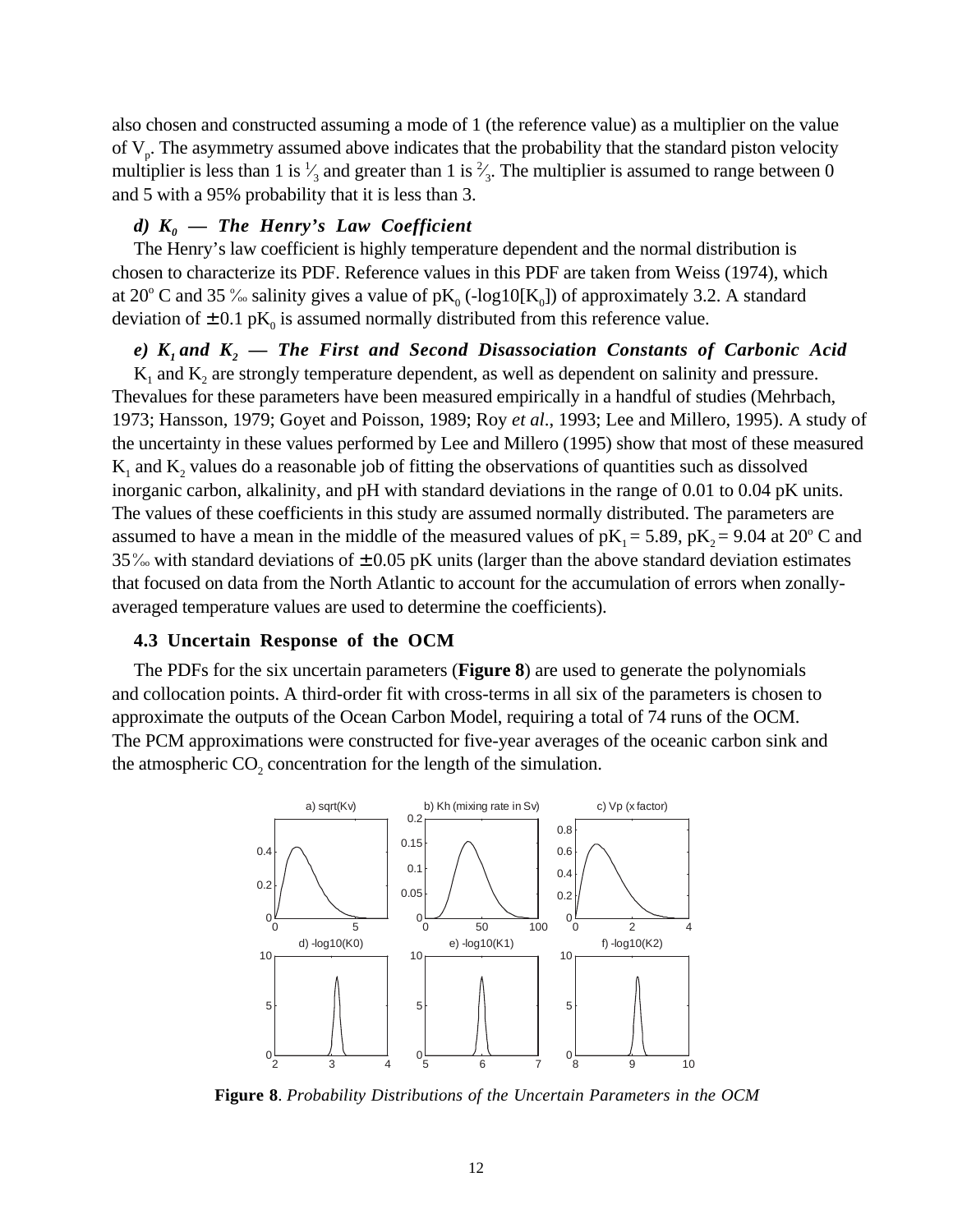A third order approximation with cross-terms appears to do a very good job of fitting the output of the OCM. There are quantitative means of checking the performance of the reduced model. One such variable is the index of agreement, *d* (Wilmott, 1982) which measures the quality of the approximation by summarizing normally calculated indexes such as the root mean square error, the mean absolute error, the intercept and the slope of the least-squares regression among others. Specifically:

$$
d = 1 - \left( \frac{\sum_{i=1}^{N} (y_M^i - y_A^i)^2}{\sum_{i=1}^{N} (y_A^i - \overline{y}_M^i + |y_M^i - \overline{y}_M^i|^2)} \right)
$$
(8)

where *N* is the number of runs used to check the error,  $y_M$  is the true model result and  $y_A$  is the approximated model result. The closer to unity that *d* is, the better the approximation. Here *d* is calculated for each of the output variables using 50 runs of the parent and PCM model using randomly chosen input parameters from the PDFs in Figure 8. We find *d* ranges between 0.92 and 0.99 for the atmospheric  $CO<sub>2</sub>$  concentration between 1990 and 2100 and between 0.91 and 0.99 for

the oceanic carbon sink between 1860 and 2100. Such a good agreement indicates that the PCM-based reduced-form models do a very effective job of capturing the variability of the real parent model. **Figure 9** shows the accuracy of the fit of atmospheric  $CO<sub>2</sub>$  concentrations in the year 2000 by plotting the results obtained from runs of the OCM and the PCM approximation for the same 50 randomly chosen sets of parametric inputs and indeed they show that the PCM approximations and the actual OCM model are in very good agreement. Looking beyond the year 2000, knowing that the uncertainty in the outputs is increasing as a function of time, the same experiment is conducted in the years 2050 and 2100 and the comparisons are plotted in **Figure 10**.



**Figure 9**. *Accuracy of the PCM Forecasts of Atmospheric CO<sub>2</sub> Concentrations in 2000 Relative to the OCM Forecasts*



**Figure 10***. Accuracy of the Forecast of Atmospheric CO<sub>2</sub> Concentrations in 2050 and 2100*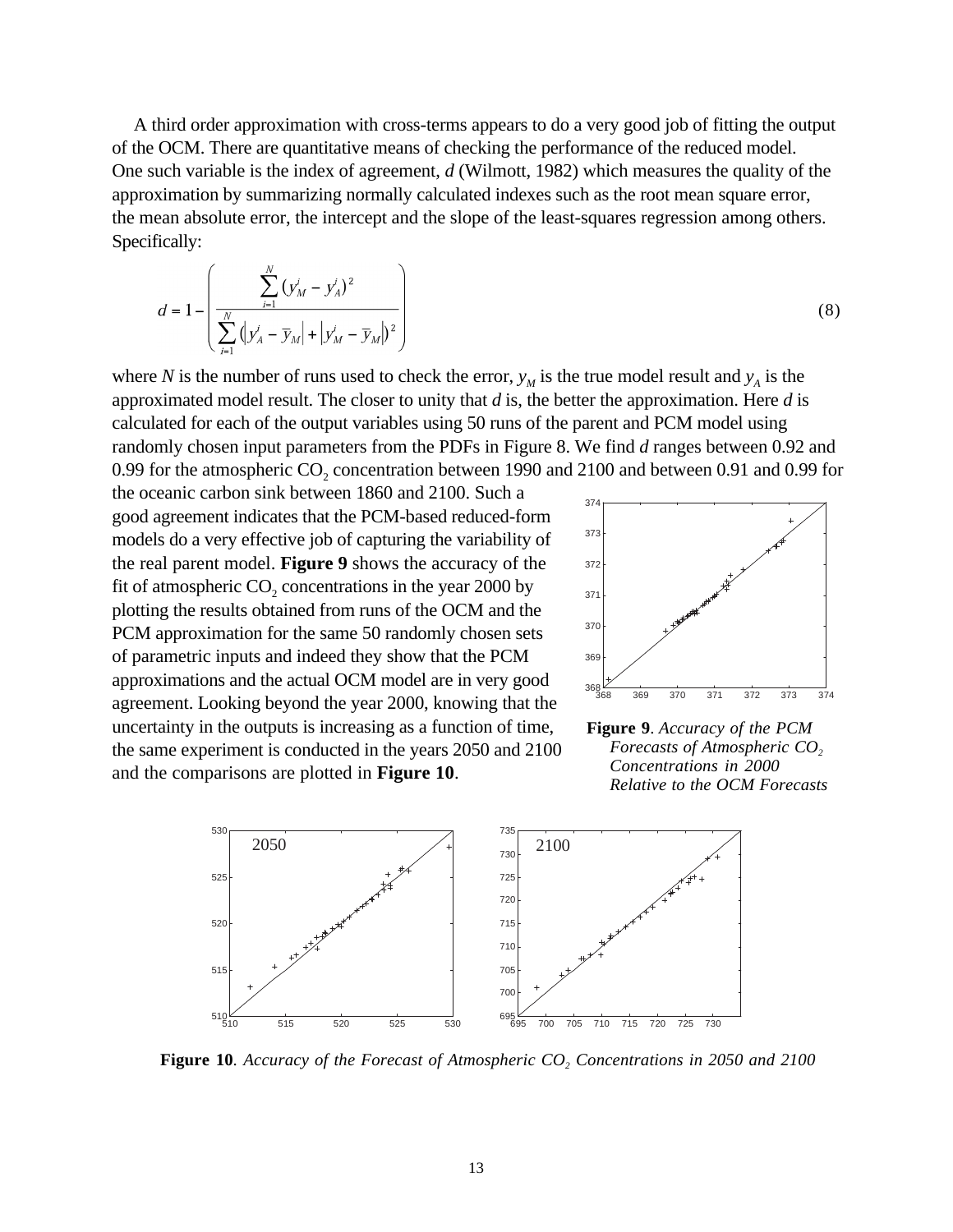The reduced-form model still does a reasonably good job in approximating the output of the real model as a function of time after 2000. However, it is evident in Figures 9 and 10 that agreement is better in the regions of high probability for the uncertain input parameters (and hence high probability for the outputs) than further out in the tails of the distributions. As pointed out in Section 4.1, this is expected from the way the PCM approximation is constructed as it is meant to be most accurate in the high probability regions of the input parameters.

The results of the approximation between 1860 and 1990 are displayed in **Figure 11**. Plotted are the mean and confidence intervals that represent two standard deviations of the ocean carbon sink calculated by the PCM approximation as a function of time.

The trend in the mean ocean carbon sink determined by the PCM approximation is qualitatively similar to that obtained when the parent model was spun up with the reference parameter values. However, the mean oceanic carbon sink in the 1980s estimated by the PCM approximation is



**Figure 11**. *Mean (solid-line) and Two Standard Deviation (dotted-line) of the PCM Approximation of the Historical Oceanic Carbon Sink (Pg yr-1)*

2.06 Pg yr-1, which is 6.2% higher than in the reference run noted in **Table 1** of 1.94 Pg yr-1. The standard deviation of the PCM estimates which grows with time, averages about 0.92 Pg  $yr<sup>-1</sup>$ in the 1980s, giving a range of values for the oceanic carbon sink of 1.14 to 2.98 Pg  $yr^{-1}$  (with 67% confidence). The IPCC (1994) range for the 1980s oceanic carbon sink from intermodel comparisons is significantly smaller and is estimated at 1.4 to 2.6 Pg  $yr<sup>-1</sup>$  with a subjective estimate of confidence of 90% (Siegenthaler and Sarmiento, 1993).

A Monte Carlo simulation based on 10,000 runs with the reduced-form model was performed to generate a discrete representation of the PDF of the oceanic sink for the 1980s (**Figure 12**). This PDF covers a broad range of values with over 90% of the probability contained between 0.0

| Model                                                  | <b>OCM</b><br>$(2-D)$ | Box-Diffusion<br>$(1-D)$  | Princeton<br><b>OGCM</b>   | <b>HILDA</b><br>$(2-D)$       | Hamburg<br>HAMOCC-3           | <b>Stocker</b><br>2-D OGCM       |
|--------------------------------------------------------|-----------------------|---------------------------|----------------------------|-------------------------------|-------------------------------|----------------------------------|
| Author(s)                                              | (This Paper)          | Oeschger<br>et al. (1975) | Sarmiento<br>et al. (1996) | Siegenthaler<br>& Joos (1992) | Maier-Reimer<br>et al. (1996) | <b>Stocker</b><br>et. al. (1994) |
| Mean Ocean<br>Carbon Sink for<br>1980s (Pg $yr^{-1}$ ) | 1.94                  | 2.32                      | $2.2^{\circ}$              | 2.15                          | 1.6                           | 2.10                             |
| Cumulative<br>Carbon Sink<br>1770-1980 (Pg)            | 99.4                  | 123                       | N/A                        | 107                           | N/A                           | 100                              |

**Table 1**. Comparison of the OCM Carbon Uptake to Other Models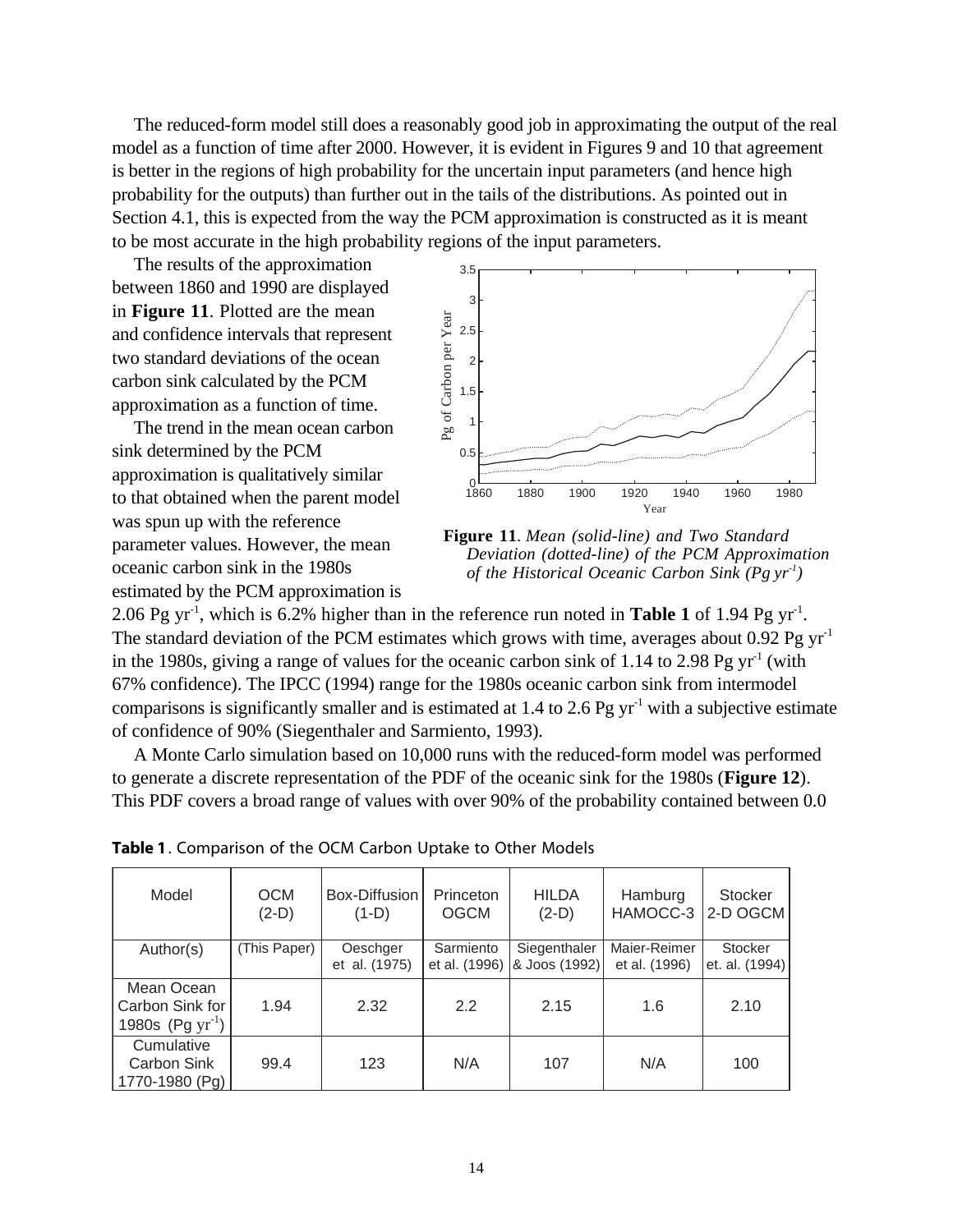and 4.0 Pg  $yr^{-1}$ , indicating that the uncertainty in the carbon sink derived from the uncertainty in the input parameters for this model has exceeded that of the IPCC (1994) range. However, we emphasize that balancing the carbon cycle in the 1980s requires that the sum of the oceanic and terrestrial sinks total about  $4 \text{ Pg yr}^{-1}$ ; a low estimate of the oceanic sink demands a high estimate of the terrestrial sink and vice versa.

#### **4.4 Forecasting Atmospheric CO<sub>2</sub> Concentrations Under Uncertainty**



**Figure 12**. *Histogram of 10,000 Monte Carlo Runs for the Approximation for the mean 1980s Oceanic Carbon Sink (in Pg yr-1)*

Using the same emissions (fossil fuel +

deforestation) scenario as for the reference forecast in Section 3.2, the PCM is used to approximate the atmospheric  $CO_2$  concentration at 5 year intervals between 1990 and 2100. The mean value of the approximation and intervals containing two standard deviations are plotted in **Figure 13**.



**Figure 13***. Mean (solid-line) and 95% Confidence Intervals (dotted-lines) of the PCM Approximation of the Atmospheric CO<sub>2</sub> Forecast: 1990-2100* 

The mean atmospheric  $CO<sub>2</sub>$  forecast using the PCM predicts slightly lower atmospheric  $CO<sub>2</sub>$ concentrations than the reference run, though the latter clearly falls well within the uncertainty of the CO<sub>2</sub> forecast using the PCM. The atmospheric CO<sub>2</sub> concentration forecast in 2100 is 659 ppm compared to 661 ppm when the model is run with reference values. As one might expect, the uncertainty in the atmospheric  $CO<sub>2</sub>$  concentration forecast by the model grows with time. The standard deviation is 35.4 ppm by 2100 which indicates an uncertain range of over 70 ppm (95% confidence) in the forecast atmospheric  $CO<sub>2</sub>$  concentration in 2100 from the solubility sink in the ocean alone (assuming a normal distribution).

Looking specifically at the forecasts of atmospheric  $CO<sub>2</sub>$  for 2000, 2050, and 2100 a Monte Carlo simulation of 10,000 runs was carried out using the PCM reduced-form model to produce discrete PDFs for CO<sub>2</sub> mole fractions (**Figure 14**). As expected, the discrete PDFs broaden as a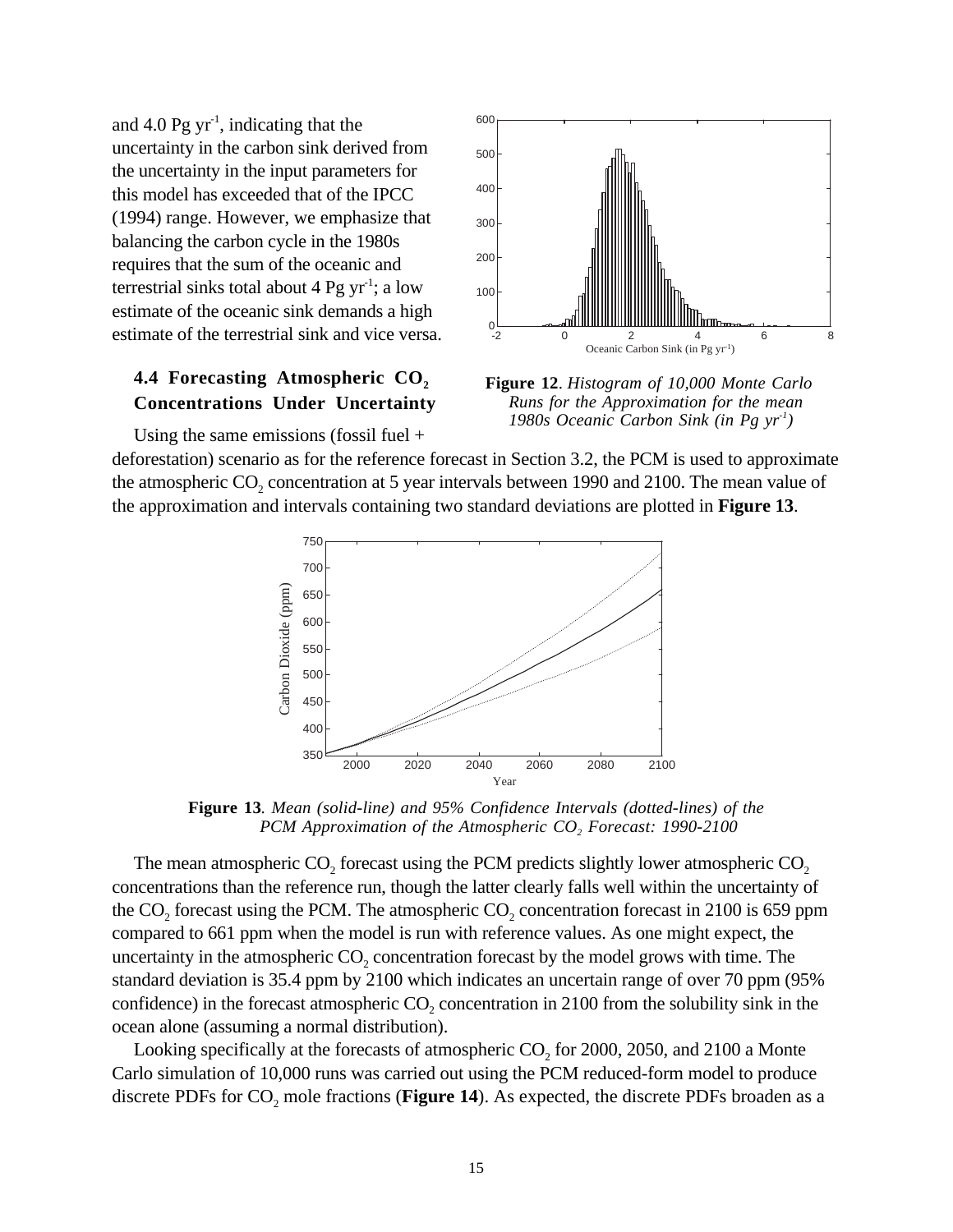

**Figure 14**. *Histograms of 10,000 Monte Carlo Runs of the Approximation of Atmospheric CO2 Concentrations in 2000, 2050, and 2100*

function of time due to an accumulation of uncertainty. The extent of the uncertainty in atmospheric CO<sub>2</sub> concentrations is dependent on the assumed uncertainty in the input parameters. For the uncertainty assumptions in Section 4.1, the range covered by two standard deviations in the atmospheric  $CO<sub>2</sub>$  concentration by 2100 is almost 150 ppm.

The range of the uncertainty in atmospheric  $CO<sub>2</sub>$  concentrations is actually smaller than it might have been absent the assumption of an atmospheric  $CO_2$ -dependent terrestrial sink (described in Section 3). Looking at the uncertainty in the variable component of the  $B_t$  term (NEP) in the carbon budget (from equations 6 and 7) which depends on the atmospheric  $CO<sub>2</sub>$  concentration, the PCM estimates of the  $CO<sub>2</sub>$  mole fraction uncertainty can be used to estimate the resultant uncertainty in the terrestrial ecosystems sink calculated by the TEM. By 2100, the mean terrestrial carbon sink grows to over 3.9 Pg yr<sup>-1</sup> and the variable component (about 2.15 Pg yr<sup>-1</sup>) has an uncertainty of 0.39 Pg yr<sup>-1</sup> (with 95% confidence) due to the uncertainty of the  $CO_2$  predictions (**Figure 15**), which are in turn due to the uncertainty in the oceanic sink for carbon. Because the size of the terrestrial carbon sink increases with increasing atmospheric  $CO<sub>2</sub>$  concentrations it acts as a negative feedback to the growth in atmospheric  $CO<sub>2</sub>$  concentrations. When atmospheric  $CO<sub>2</sub>$ 



**Figure 15**. *Uncertainty in the Terrestrial Sink (Pg yr<sup>1</sup>) Implied by Uncertainty in the OCM CO2 Mole Fraction Predictions*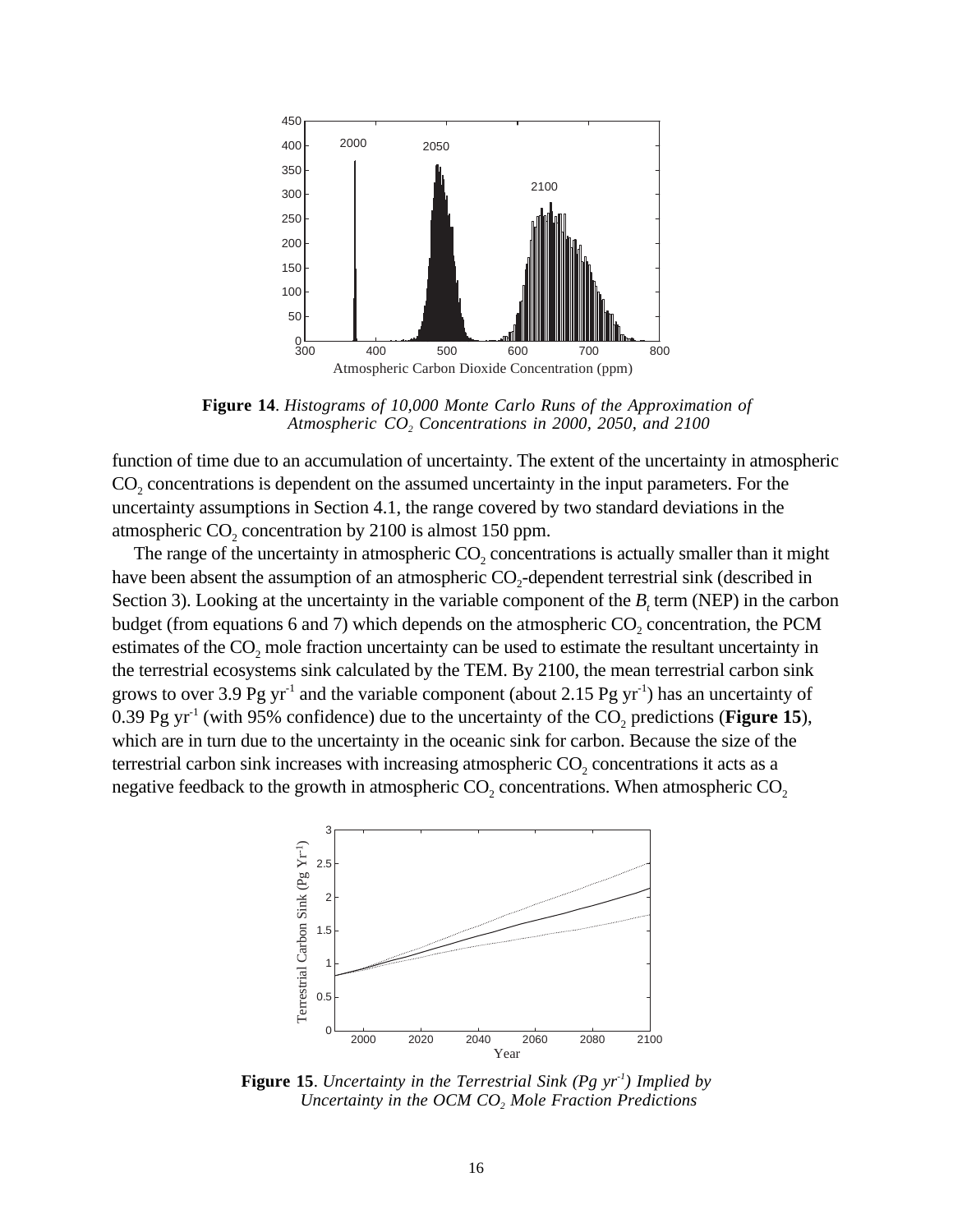concentrations rise faster (because of a smaller oceanic sink driven in our study by changes in OCM parameters) the terrestrial sink increases faster which slows the increase in atmospheric CO<sub>2</sub> concentrations. Conversely, when atmospheric  $CO<sub>2</sub>$  concentrations rise slowly because of a fast growing oceanic sink, the terrestrial sink must rise more slowly, increasing atmospheric  $CO<sub>2</sub>$ concentrations. This represents a decrease in the uncertainty in atmospheric  $CO<sub>2</sub>$  concentrations relative to an assumption of a fixed terrestrial sink for carbon because of interactions between the two sinks.

#### **4.5 Relative Importance of the Uncertain Parameters**

The prescribed uncertainty of the six parameters chosen for this study is responsible for the uncertainty calculated in the oceanic carbon sink and hence in the atmospheric CO<sub>2</sub> concentration. However, not all of the chosen parameters contribute to this uncertainty equally and their relative impacts change as a function of time. The PCM method used in this study provides not only the mean and standard deviation (assuming a normal distribution) of the approximated output variables, but also the relative contribution of each parameter to the variance in that output variable. For example, looking at the value of the mean oceanic carbon sink for the 1980s and 2100, the relative contribution of each parameter to the total variance is given in **Table 2**.

Of the six parameters, the coefficient of vertical diffusion clearly dominates all of the others in terms of its contribution to the variance in the output variable. This is due to the fact that the surface mixed layer of the ocean is usually close to equilibrium with the atmosphere so that the major control on whether more carbon can be taken up by the ocean is the amount exported to depth from the mixed-layer. The only other parameter with a significant contribution is the piston velocity, which controls the air-to-sea exchange rate. For positive gradients into the ocean, this factor determines the size of the oceanic carbon sink that drives the ocean back to a steady-state with the atmosphere. The effects of uncertainty in the three chemical parameters are small due in large part to the relatively high accuracy with which these parameters are known. The importance of the coefficient of vertical diffusion increases from 83 to 97% of the total variance from the 1980s to 2100 while the relative importance of the piston velocity collapses from just over 15% in the 1980s to less than 1% of the total variance by 2100. This is a result of the large gradient between the atmosphere and ocean which dominates the carbon flux in the future relative to the surface exchange rate which is not limiting. The importance of all three of the chemical parameters,  $K_0$ ,  $K<sub>1</sub>$ , and  $K<sub>2</sub>$  steadily increases as a function of time, but they remain small even in 2100. This is due in part to the effect of a changing effective "Revelle Factor" as the carbon sink becomes increasingly sensitive to the chemistry of the surface water. More dissolved carbon is held as

| <b>Parameter</b> | 1980s | 2100 |
|------------------|-------|------|
| Κv               | 83.4  | 96.7 |
| Kh               | 00.2  | 00.4 |
| n                | 15.2  | 00.7 |
| K0               | 00.0  | 00.0 |
| Κ1               | 00.1  | 01.5 |
| K2               | 00.0  | NO 7 |

**Table 2**. Relative Contributions of the Uncertain Parameters to the Variance in the Carbon Sink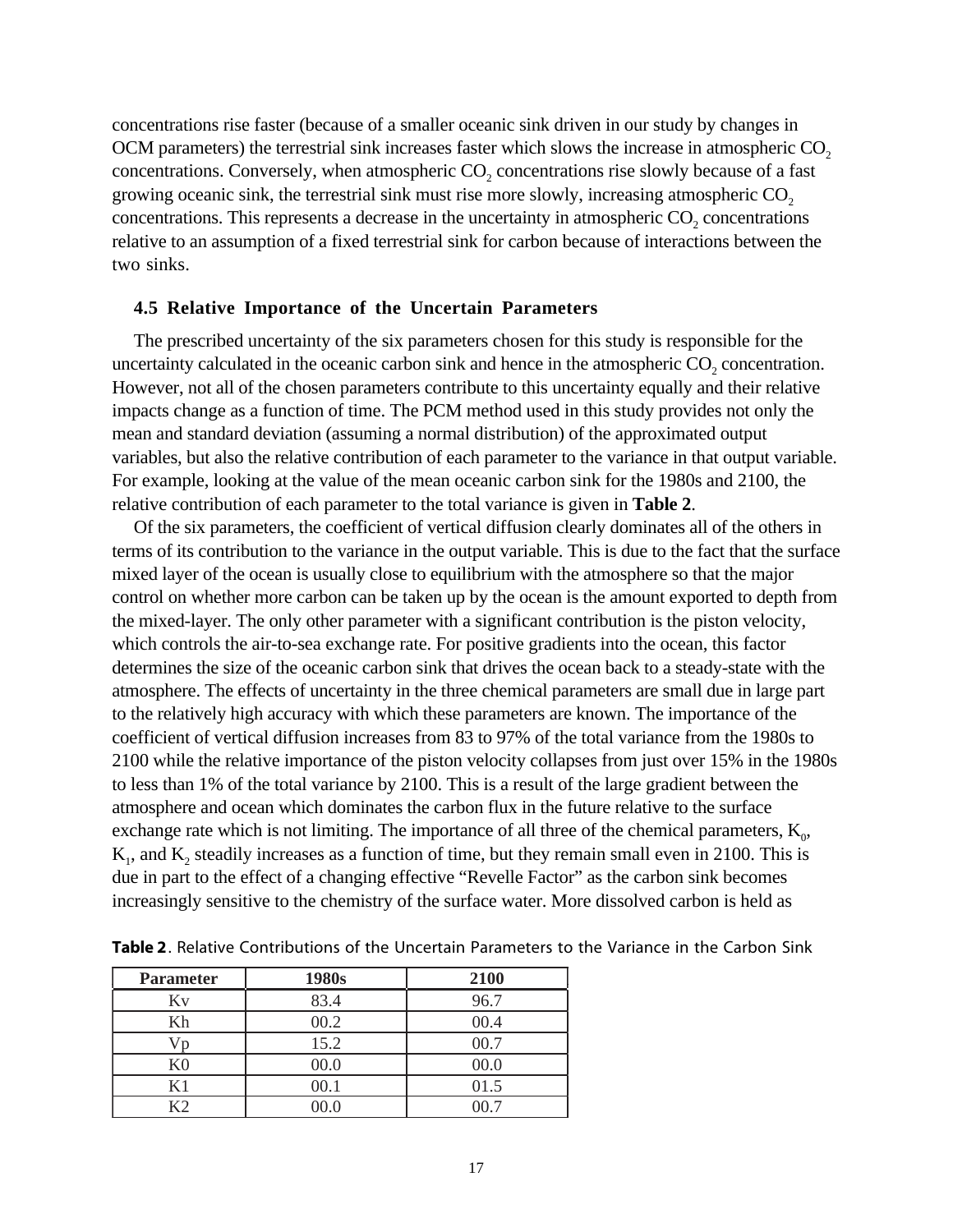dissolved CO<sub>2</sub> rather than as  $HCO_3^{\circ}$  and  $CO_3^{\circ}$ . But uncertainty in these chemical parameters is small and does not appear to significantly contribute to uncertainty in future atmospheric  $CO<sub>2</sub>$ concentrations on time-scales of decades to centuries.

#### **4.6 Sensitivity of the Results to Parametric Specification**

Because the accuracy of the PCM-based approximation to the actual model is very good (as demonstrated in Section 4.3) our confidence in the uncertainty analysis for an oceanic carbon sink model is not so much dependent on the possible deficiency of the probabilistic collocation method as on the robustness of the input parameter probability distributions used to perform the analysis. As noted in Section 4.1, the true probability distributions of some of inputs chosen in this study are not very well known. We must therefore test for the possibility that the results are strongly sensitive to our assumptions about the prescribed uncertainty in our chosen parameters.

Because the uncertainty in the coefficient of vertical diffusion,  $K_v$ , dominates the total uncertainty in the output of the model, we focus on how sensitive the results are to our assumptions about the relative certainty of this parameter. Increase in the mean of the PDF, holding the standard deviation fixed, increases CO<sub>2</sub> uptake and reduces atmospheric concentrations and vice versa. A 25% decrease in the mean of the PDF of  $K_v$  decreases the mean oceanic sink calculated in the 1980s from 2.06  $\pm$  1.81 Pg yr<sup>-1</sup> (95% confidence) to 1.93  $\pm$  1.71 Pg yr<sup>-1</sup>. Conversely, a 25% decrease in the mean of the distribution of  $K_v$  increases the mean oceanic sink in the 1980s to  $2.20 \pm 1.82$  Pg yr<sup>-1</sup>. While the mean uptake of carbon changes, the relative uncertainty is as expected almost unaffected for modest changes in the mean of the parameter.

As an additional test we constructed an alternative distribution for the vertical diffusion coefficient with the same mean, but one-half the standard deviation of the reference distribution, thereby changing its overall variance. The PDFs for the alternate the reference distributions are compared in **Figure 16**. Holding the uncertainty in all of the other parameters at their reference values, the PCM analysis is performed again and fits are made to the desired outputs: the oceanic sink and the atmospheric  $CO$ , concentration. The reference fit and the fit with the alternate distribution are plotted in **Figure 17**. The atmospheric CO<sub>2</sub> estimated in 2100 (at 95% confidence)



**Figure 16***. Alternative PDF (dotted-line) and Reference PDF (solid-line) for the Vertical Diffusion Parameter,*  $K_v$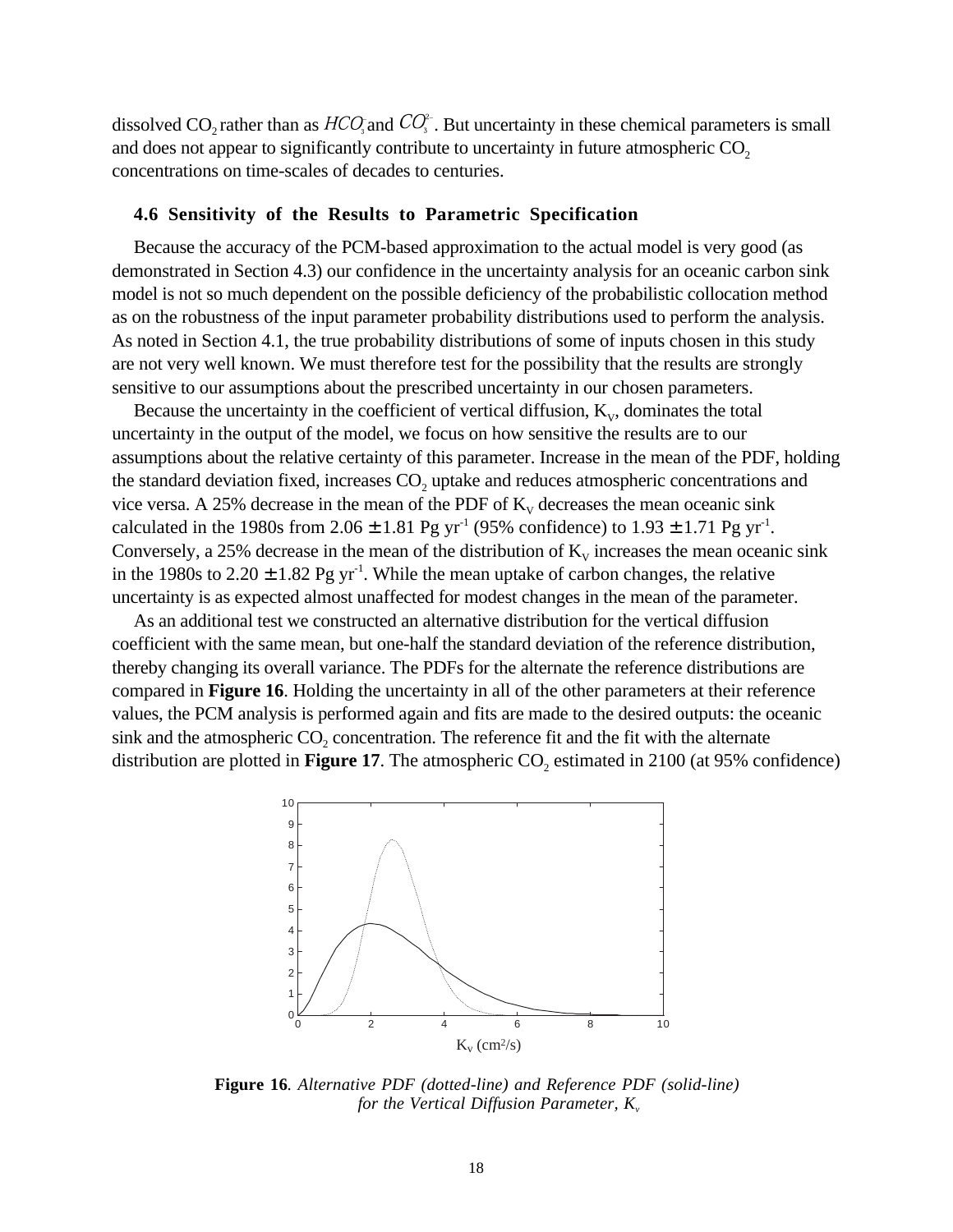

**Figure 17.** *Comparing the Uncertainty in Future Atmospheric CO<sub>2</sub> Concentrations between the Alternative (red) and the Reference (black) PDFs*

is 657  $\pm$  43 ppm compared with 659  $\pm$  70 ppm in the reference case. As expected, there is an overall reduction (38.6 %) in the uncertainty of the forecast due to the increased certainty in the vertical diffusion parameter.

By changing the PDF of  $K_{v}$ , an impact is made upon the relative importance of the six uncertain parameters chosen for the analysis, particularly of course on the coefficient of vertical diffusion, Kv, which decreases from nearly 80% to almost 50% in 1990 as shown in **Figure 18**. The reduction in uncertainty in the coefficient of vertical diffusion has resulted in an increase in the relative importance of the air-sea transfer coefficient,  $V_p$  in 1990 from 10% to 30% in determining the uncertainty of the oceanic sink which is  $2.06 \pm 1.81$  Pg yr<sup>-1</sup> (95% confidence) for the 1980s in the reference case and  $2.08 \pm 1.16$  Pg yr<sup>-1</sup> in the alternative one. But this increased importance is not maintained over the length of the calculation and the importance of the piston velocity once again becomes negligible by 2100. The importance of the vertical diffusion coefficient increases as before to dominate the other parameters. This indicates that while specific parameter choices can be important for calibrating the model during the period of observation in the 1980s, the mechanism most important in determining the uncertainty in future oceanic uptake is the mixing into the deep ocean, here parameterized by vertical diffusion.



**Figure 18**. *Relative Importance of the Vertical Diffusion Parameter*  $(K_v)$  *and the Exchange Coefficient (Vp) between the reference (solid-line) and alternative (dotted-line) distributions*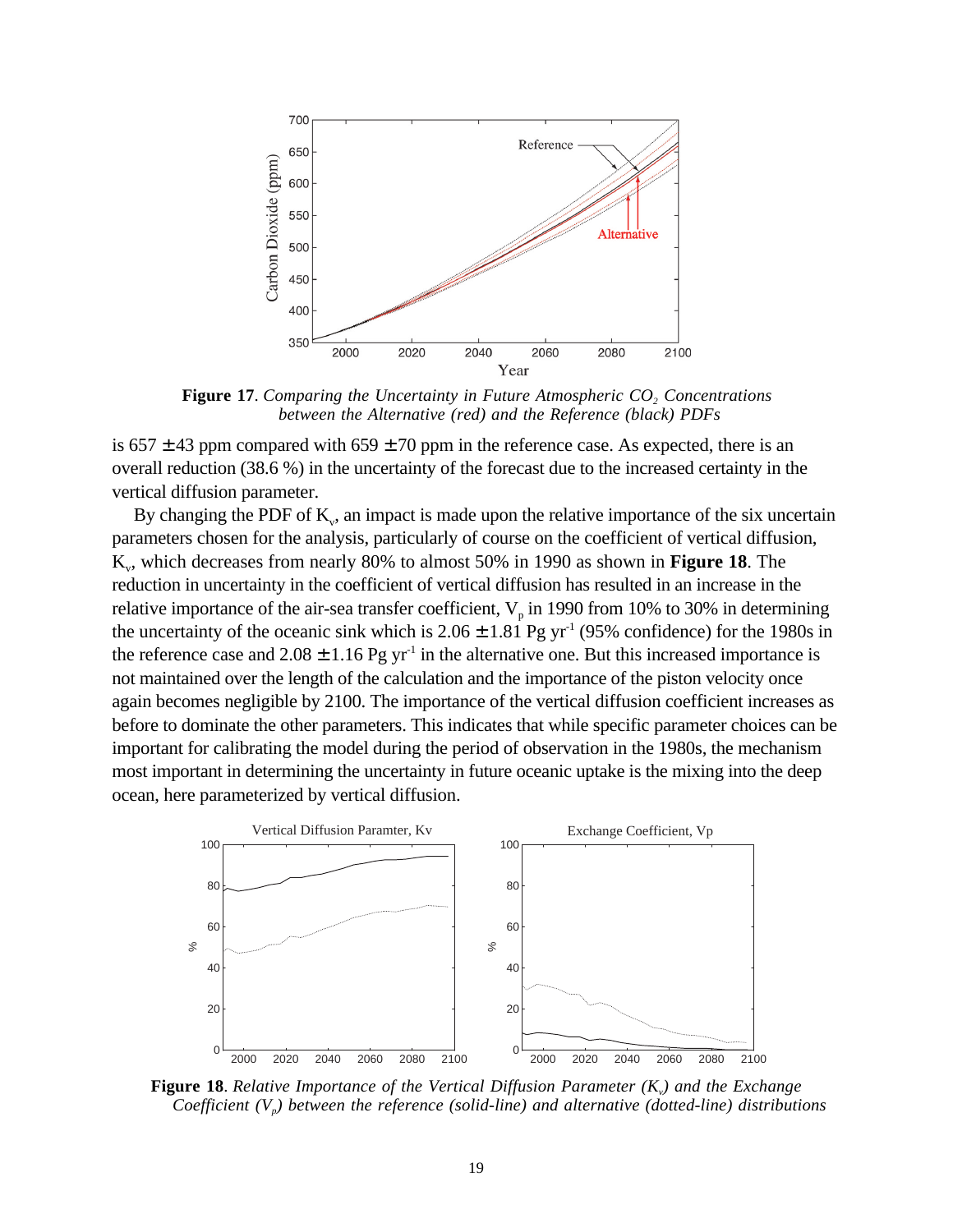#### **5. CONCLUSIONS**

In this paper a parameterized reduced-form model of the oceanic sink for carbon has been constructed for use in uncertainty studies of the contemporary global carbon budget and for forecasting future atmospheric  $CO<sub>2</sub>$  concentrations in climate change simulations. The Ocean Carbon Model (OCM) determines the global sink for  $CO<sub>2</sub>$  in the ocean by means of the so-called "solubility pump" mechanism including air-to-sea exchange, dissolution in the surface mixedlayer, and diffusive mixing of dissolved carbon to sequestration at depth. The marine organic carbon cycle is not included in this simple model. Using reference parameter values, the model is initialized by being driven to a steady-state with a pre-industrial atmospheric  $CO<sub>2</sub>$  concentration of 277 ppm before being spun up to the present using the historical atmospheric  $CO<sub>2</sub>$  record to generate a current oceanic carbon sink of 1.9 Pg  $yr^{-1}$ , consistent with the results of other oceanic carbon sink models. The model is used to forecast atmospheric  $CO<sub>2</sub>$  concentrations into the next century by closing the current global carbon budget with the addition of an atmospheric CO<sub>2</sub> concentration-dependent parameterization of the land sink for carbon estimated from the Terrestrial Ecosystems Model (Xiao *et al.,* 1997) and driving it into the future with an anthropogenic emissions prediction from a global economic model (Prinn *et al.*, 1999).

The two-dimensional OCM has been developed with an acknowledgment of the parametric uncertainty inherent in such models. This study explores that uncertainty quantitatively by examining the uncertainty in the outputs resulting from specified uncertainty in the input parameters through the application of the Probabilistic Collocation Method (PCM; Tatang *et al*., 1997). The PCM makes it possible to efficiently quantify the uncertainty in the model's most important outputs: the global oceanic carbon sink and future atmospheric  $CO$ , concentrations. The method requires specifying the probability distributions of the input parameters. For the OCM, the air-tosea piston velocity, the Henry's Law coefficient, the first and second dissociation constants for carbonic acid, and the vertical and horizontal diffusion rates are the parameters chosen to represent the uncertainty in the model's primary carbon sink mechanisms.

For a reasonable range of uncertainty in these six parameters, the mean oceanic carbon sink for the 1980s is calculated to be  $2.06 \pm 1.8$  Pg yr<sup>-1</sup> (with 95% confidence). When compared to the IPCC range for the uncertainty of the oceanic carbon sink of  $2.0 \pm 0.8$  Pg yr<sup>-1</sup> (1992, 1994, 1995), it is demonstrated that the parametric uncertainty in this oceanic carbon sink model spans almost twice this range. The IPCC range is due primarily to an undefined combination of parametric and structural uncertainties underlying differences between various oceanic carbon sink models, while the uncertainty in the output of the OCM is strictly parametric. The uncertainty in the oceanic sink and hence the atmospheric  $CO<sub>2</sub>$  concentration is shown to increase with time. For anthropogenic CO<sub>2</sub> emissions similar to the IS92a scenario of the IPCC (1992), the uncertainty in atmospheric CO<sub>2</sub> concentrations is found to be  $659 \pm 71$  ppm in 2100 (with 95% confidence). Like in the case of the oceanic carbon sink for the 1980s, the range of atmospheric  $CO<sub>2</sub>$  concentrations of 588 to 730 ppm by 2100 is much larger than that implied by the uncertainty presented in the IPCC study (1994, 1995). As discussed in Section 4, taking into account changes in the natural terrestrial carbon sink leads to a decrease in the uncertainty in the projected atmospheric CO<sub>2</sub> concentration.

Because it has been well established that atmospheric CO<sub>2</sub> levels are a strong driver of radiative forcing in the atmosphere, this result has implications for quantifying uncertainty in studies of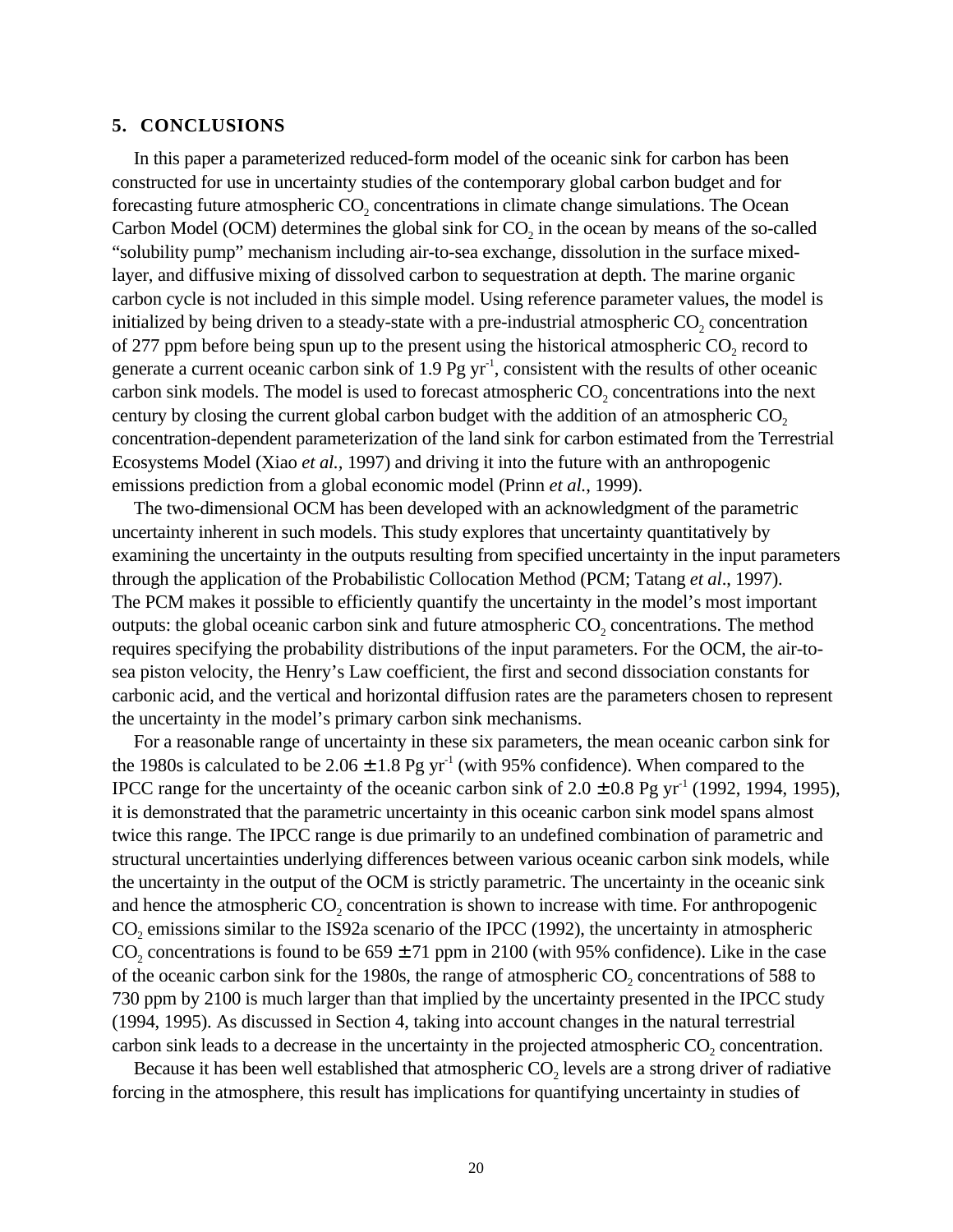future climate change. A range of atmospheric  $CO$ , concentrations of nearly 150 ppm in 2100 is expected to produce discernible differences in global surface temperatures that may dwarf the impacts of certain modest policies to reduce or stabilize  $CO<sub>2</sub>$  concentrations. The ability to produce probability distributions for atmospheric  $CO<sub>2</sub>$  concentrations as a function of time from quantifiable uncertainties in the oceanic carbon sink allows for the testing of anthropogenic carbon emissions paths and scenarios for the stabilization of atmospheric  $CO<sub>2</sub>$  concentration with some estimate of the likelihood that they can be achieved. Distributions of future atmospheric  $CO<sub>2</sub>$  concentrations can then be run through global climate models in order to propagate the uncertainty in atmospheric CO<sub>2</sub> concentrations through the climatic system to quantify impacts on key outputs of interest such as global temperature, precipitation, and sea-level rise. However, the relative quality of such results depends on the quality of the estimates of uncertainty in the input parameters, since the uncertainty in the oceanic carbon sink is directly keyed to the assumptions of uncertainty in the parametric inputs as is noted in Section 4.

Improving the quality of the probability distributions of the uncertain input parameters in the OCM is therefore important for decreasing the uncertainty in the size of the predicted oceanic carbon sink. The "solubility pump" is a well-recognized process in the ocean, although it has been difficult to quantify by observation since net fluxes are small compared to gross exchanges. By examining the contribution of the uncertainty in the parameters of the model in this study to the variance in the outputs, it has been possible to rank their relative importance. The three chemical parameters and the coefficient of horizontal diffusion appear to have relatively small impacts on the uncertainty of the oceanic carbon sink relative to the coefficient of vertical diffusion which accounts for 50% or more of the uncertainty. That the rate of vertical mixing into the deep ocean is determined to have the greatest effect on the uncertainty of the oceanic carbon sink, agrees with the observation that the surface ocean and atmosphere remain reasonably close to equilibrium and that the rate of export of dissolved carbon to the deep ocean should there fore control the size of the sink. This study also indicates that the importance of such transport increases with time. Much of the recent work into inferring the vertical mixing rate from tracer distributions such as bombproduced radiocarbon appears to be well justified (Broecker *et al*., 1985, 1995) since reductions in the uncertainty of the mixing rate will have the greatest impact on the total uncertainty of the oceanic carbon sink. The strength of the oceanic carbon sink can be expected to be strongly sensitive to the strength and nature of the mixing assumed in a particular oceanic carbon sink model, which might be parameterized as in this model, or dynamical as in various 3-D Ocean GCMs. The strong sensitivity of the carbon sink computed by our OCM to the choice of the vertical diffusion parameter points up a major problem with the reasonableness of using a simple fixed diffusive (or fixed advective-diffusive) ocean carbon sink model to predict future carbon concentrations since this approach is calibrated only to reproduce the current rate of mixing into the ocean. These uncertainties suggest caution when interpreting the results of individual models of the oceanic carbon sink as they exist now, since critical gaps in knowledge and a disparity in the degree of complication make the effectiveness of such models difficult to compare without doing so in conjunction with an analysis of the parametric uncertainty of each model.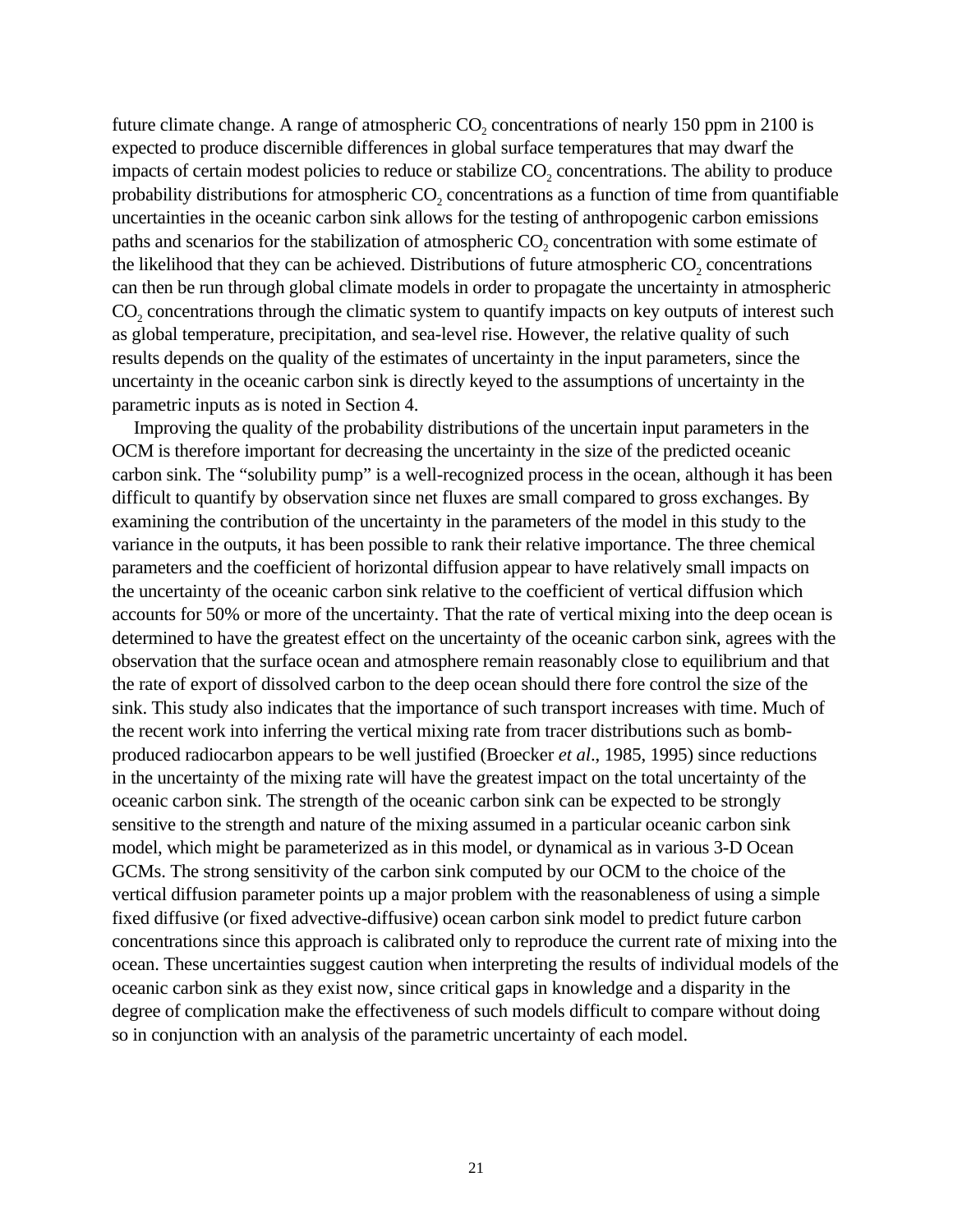#### **REFERENCES**

- Bacastow, R.B., Keeling, C.D., and Whorf, T.P. 1985: Seasonal Amplitude Increase in Atmospheric CO2 Concentrations at Mauna Loa, Hawaii, 1959-1982. *J. Geophysical Research*, **90**: 10,529-10,540.
- Bacastow, R. and Maier-Reimer, E. 1990: Ocean-Circulation Model of the Carbon Cycle. *Climate Dynamics*, **4**: 95-125.

Bolin, Bert. 1981: SCOPE 16: *Carbon Cycle Modeling*. 390 p.

Broecker, W.S. and Peng, T.-H. 1974: Gas Exchange Rates Between Air and Sea. *Tellus*, **26**: 21-35.

Broecker, W.S. and Peng, T.-H. 1982: *Tracers in the Sea*. 690 p.

- Broecker, W.S., Peng, T.-H., Ostlund, G. and Stuiver, M. 1985: The Distribution of Bomb Radiocarbon in the Ocean. *J. Geophysical Research*, **90**: 6953-6970.
- Broecker, W.S. and Peng, T.-H. 1994: Stratospheric Contribution to the Global Bomb Radiocarbon Inventory: Model versus Observation. *Global Biogeochemical Cycles*, **8**(3): 377-384.
- Broecker, W.S., Sutherland S., and Smethie, W. 1995: Oceanic Radiocarbon: Separation of Natural and Bomb Components. *Global Biogeochemical Cycles*, **9**(2): 263-288.
- Gautschi, W. 1994: Algorithm 726: ORTHPOL, A Package of Routines for Generating Orthogonal Polynomials and Gauss-type Quadrature Rules. *ACM Transactions on Mathematical Software*, **20**(1): 21-62.
- IPCC [Intergovernmental Panel on Climate Change], 1990: *The IPCC Scientific Assessment*. Cambridge University Press, U.K.
- IPCC, 1992: *The Supplementary Report to the IPCC Scientific Assessment.* Cambridge University Press, U.K.
- IPCC, 1994: *Climate Change. Radiative Forcing of Climate Change.* Cambridge University Press, U.K.
- IPCC, 1995: *Climate Change. The Science of Climate Change.* Cambridge University Press, U.K
- Keeling, C.D., *et al.*, 1989: A Three-Dimensional Model of Atmospheric CO<sub>2</sub> Transport Based on Observed Winds. Aspects of Climate Variability in the Pacific and Western Americas. *Geophysical Mongraph 55*.
- Keeling, R.F. and Shertz, R., 1992: Seasonal and Interannual Variations in Atmospheric Oxygen and Implications for the Global Carbon Cycle. *Nature*, **358**: 723-727.
- Lee, K. and Millero, F.J. 1995: Thermodynamic Studies of the Carbonate System in Seawater. *Deep-Sea Research*, **42**(11): 2035-2061.
- Lee, K. and Millero, F.J. 1997: The Carbon Dioxide System in the Atlantic Ocean. *J. Geophysical Research*, **102**(C7): 15, 693-15,707.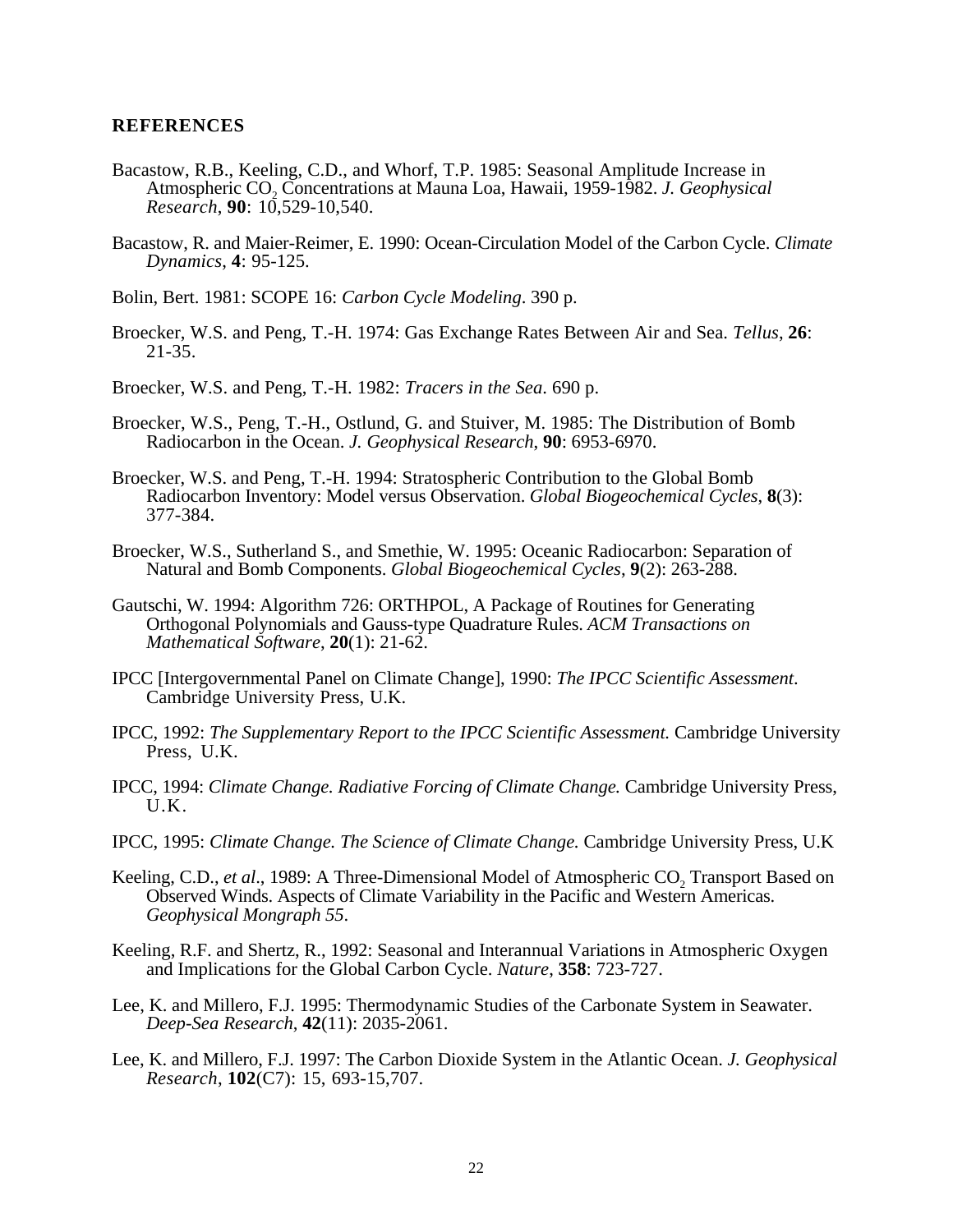- Leemans, R. and Cramer, W.P. 1991: The IIASA Climate Database for Land Areas on a Grid with 0.5° Resolution. Research Report RR-91-18, IIASA. 60 p.
- Liss, P.S. and Merlivat, L. 1986: Air-Sea Gas Exchange Rates, Introduction and Synthesis, in: *The Role of Air-Sea Exchange in Geochemical Cycling*, 113-128.
- Lorius, C.J., *et al.,* 1990: The Ice-Core Record: Climate Sensitivity and Future Greenhouse Warming. *Nature*, **343**: 139-145.
- Maier-Reimer, E., 1993: The Biological Pump in the Greenhouse. *Global and Planetary Change*, **<sup>8</sup>**: 13-15.
- Maier-Reimer, E. and Bacastow, R. 1990: Modeling of Geochemical Tracers in the Ocean. *Climate-Ocean Interaction*, 233-267.
- Maier-Reimer, E. and Hasselmann, K. 1987: Transport and Storage of CO<sub>2</sub> in the Ocean—An Inorganic Ocean-Circulation Carbon Cycle Model. *Climate Dynamics*, **2**: 63-90.
- Maier-Reimer, E. Mikolajewicz, U., and Winguth, 1996: A. Future Ocean Uptake of CO<sub>2</sub>: Interaction Between Ocean Circulation and Biology. *Climate Dynamics*, **12**: 711-721.
- Marland, G. and Rotty, R.M. 1984: Carbon Dioxide Emissions from Fossil Fuels: A Procedure for Estimation and Results for 1950-1982, *Tellus*, **36**(B): 232-261.
- McGuire, A.D., *et al.* 1993: Productivity Response of Climax Temperate Forests to Elevated Temperature and Carbon Dioxide: A North American Comparison Between Two Global Models. *Climatic Change*. **24**: 287-310.
- Mehrbach, C., *et al.* 1973: Measurement of the Apparent Disassociation Constants of Carbonic Acid in Seawater at Atmospheric Pressure. *Limnology and Oceanography*, **18**: 897-907.
- Melillo, J. *et al.* 1993: Global Climate Change and Terrestrial Net Primary Production. *Nature*, **<sup>363</sup>**: 234-240.
- Oeschger, H. *et al.* 1975: A Box Diffusion Model to Study the Carbon Dioxide Exchange in Nature. *Tellus*, **27**.
- Ojima, D. 1990: Papers from the 1990 OIES Global Change Institute. Modeling the Earth System, 488.
- Orr, J. C. 1993: Accord Between Ocean Models Predicting Uptake of Anthropogenic CO<sub>2</sub>. Water, *Air, and Soil Pollution*, **70**: 465-481.
- Peng, T.-H., Takahashi, T. and Broecker, W.S. 1987: Seasonal Variability of Carbon Dioxide, Nutrients, and Oxygen in the Northern Atlantic Surface Water: Observations and a Model. *Tellus*, **39**(B): 439-458.
- Prinn, R. *et al*. 1999: Integrated Global System Model for Climate Policy Analysis: Feedbacks and Sensitivity Studies. *Climatic Change*. **41**: 469-546.
- Reilly, J. *et al*., 1999: Multi-gas assessment of the Kyoto Protocol. *Nature*, **401**: 549-555.
- Revelle, R. and Suess, H.E. 1957: Carbon Dioxide Exchange Between Atmosphere and Ocean and the Question of an Increase of Atmospheric CO<sub>2</sub> during the Past Decades. *Tellus*, 9:18-27.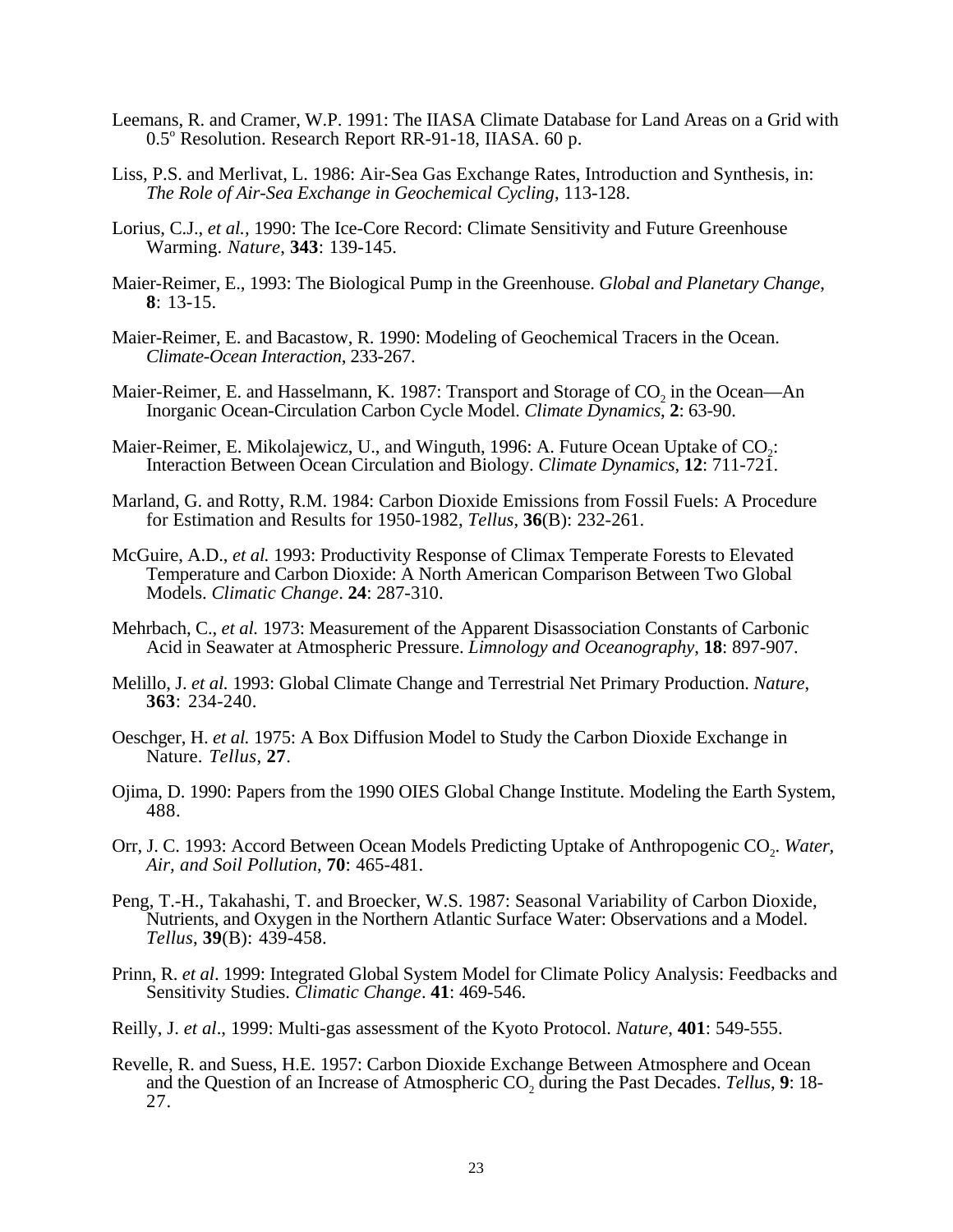- Sarmiento, J.L., Orr, J.C., and Siegenthaler, U.A. 1992: Perturbation Simulation of CO<sub>2</sub> Uptake in an Ocean General Circulation Model. *J. Geophysical Research*, **97**: 621-3645.
- Sarmiento, J. and Le Quere, C. 1996: Oceanic Carbon Dioxide Uptake in a Model of Century-Scale Global Warming. *Science*, **274**: 1346-1350.
- Siegenthaler, U. 1983: Uptake and Excess CO<sub>2</sub> by an Outcrop Diffusion Model of the Ocean. *J. Geophysical Research*, **88**: 3599-3608.
- Siegenthaler, U. and Joos, F. 1992: Use of a Simple Model for Studying Oceanic Tracer Distributions and the Global Carbon Cycle. *Tellus*, **44**(B): 186-207.
- Siegenthaler, U. and Sarmiento, J. L. 1993: Atmospheric Carbon Dioxide and the Ocean. *Nature*, 365.
- Sokolov, A. and Stone, P. 1998: A Flexible Climate Model for Use in Integrated Assessment. *Climate Dynamics*, **14**: 291-303.
- Sokolov, A., Wang, C., Holian, G.L. and Prinn, R.G. 1998: Uncertainty in the Oceanic Heat and Carbon Uptake and its Impact on Climate Projections. *Geophysical Research Letters*, **25**(19): 603-3606.
- Stocker, T.F., W.S. Broecker, and D.G. Wright. 1994: Carbon Uptake Experiments with a Zonally-Averaged Global Ocean Circulation Model. *Tellus*, **46**(B): 103-122.
- Stone, P.H. and Yao, M.-S. 1987: Development of a two-dimensional zonally averaged statisticaldynamical model. Part II: the role of eddy momentum fluxes in the general circulation and their parameterization. *J. Atmos. Sci*. **44**: 3769-3536.
- Stone, P.H. and Yao, M.-S., 1990: Development of a two-dimensional zonally averaged statistical-dynamical model. Part III: the parameterization of the eddy fluxes of heat and moisture. *J. Climate*, **3**: 726-740.
- Stumm, W. and Morgan, J.J. 1970: *Aquatic Chemistry: An Introduction Emphasizing Chemical Equilibria in Natural Waters*. John Wiley & Sons, Inc. New York, NY. 583 p.
- Takahashi, T. and Kaiteris, P. 1976: An Evaluation of the Apparent Dissociation Constants of Carbonic Acid in Seawater. *Earth and Planetary Science Letters*, **32**: 458-467.
- Takahashi, T. 1980: Carbonate Chemistry of the Surface Waters of the World Oceans. *Isotope Marine Chemistry*, 291-326.
- Takahashi, T., Broecker, W. S., Bainbridge, A. E., and Weiss, R. F. 1980: Carbonate Chemistry of the Atlantic, Pacific, and Indian Oceans. The Results of the GEOSECS Expeditions, 1972- 1978. *Lamont-Doherty Geological Observatory, Technical Report CV-1-80*. 196 p.
- Tans, P., Takahashi, T., and Fung, I. 1990: Observational Constraints on the Global Atmospheric CO2 Budget. *Science*, **247**: 1431-1438.
- Tatang, M.A. 1994: Direct Incorporation of Uncertainty In Chemical and Environmental Engineering Systems*.* Ph.D. Thesis, Massachusetts Institute of Technology. Cambridge, MA.
- Tatang, M. A., Pan, W., Prinn, R.G., and McRae, G.J. 1997: An Efficient Method for Parametric Analysis of Numerical Geophysical Models. *J. Geophysical Research*, **102**(D18): 21,925- 21,932.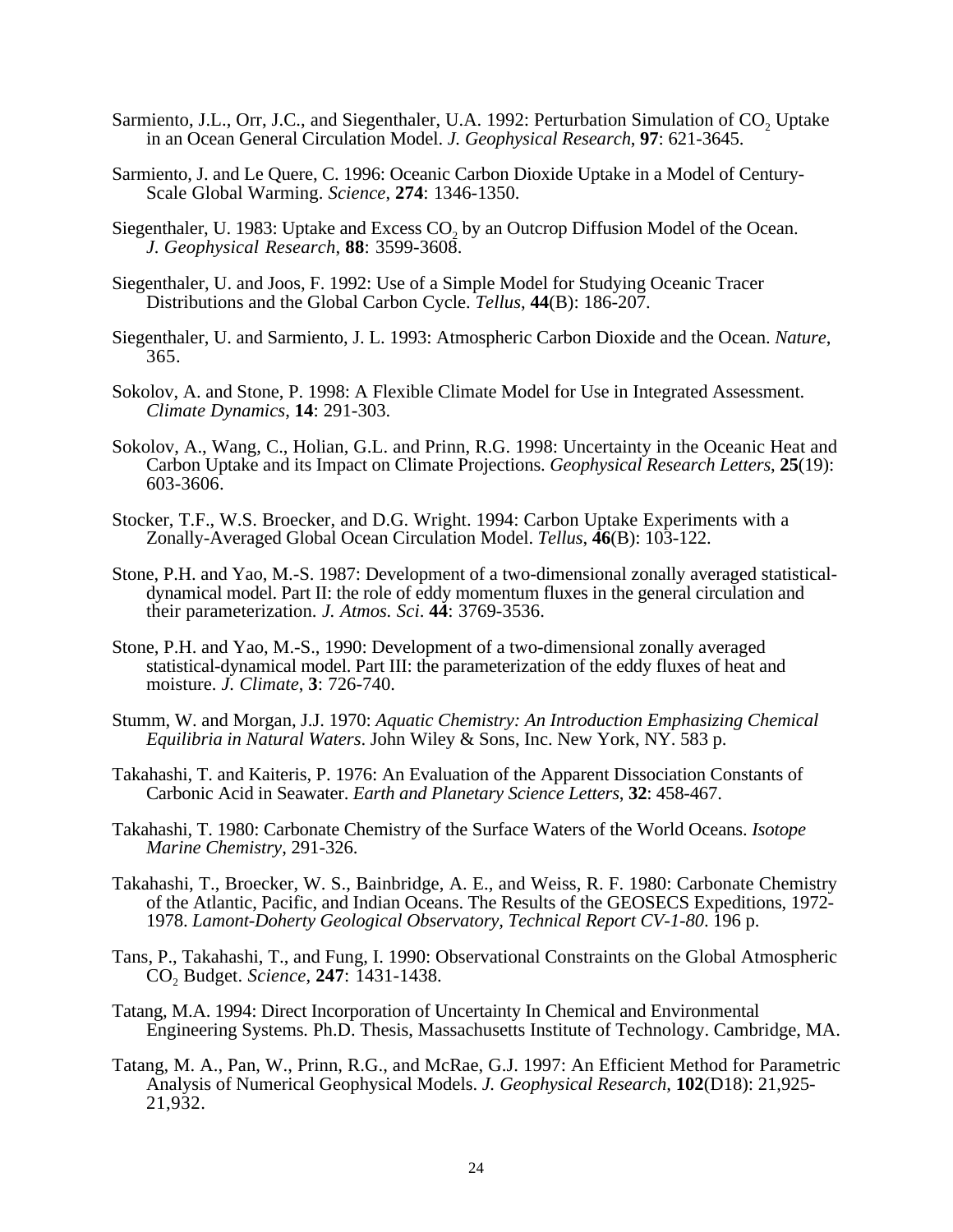- VEMAP Members. Vegetation/Ecosystem Modeling and Analysis Project: Comparing Biogeography and Biogeochemistry Models in a Continental-Scale Study of Terrestrial Ecosystem Responses to Climate Change and CO<sub>2</sub> Doubling. *Global Biogeochemical Cycles*, **9**: 407-437.
- Wanninkof, R. 1992 Relationship between gas exchange and wind speed over the ocean, *J. Geophysical Research*, **97**: 7373-7381.
- Wanninkof, R. and McGills, W.R. 1999: A cubic relationship between air-sea CO<sub>2</sub> exchange and wind speed, *Geophys. Res. Letters*, **26**: 1889-1892.
- Wang, C., Prinn, R., and Sokolov, A. 1998: A Global Interactive Chemistry and Climate Model: Formulation and Testing. *J. Geophysical Research*, **103**(D3): 3399-3417.
- Weiss, R.F. 1974: Carbon Dioxide in Water and Seawater: the Solubility of a Non-ideal Gas. *Marine Chemistry*, **2**: 203-215.
- Wigley, T.M.L. 1993: Balancing the Global Carbon Budget: Implications for Projections of Future Carbon Dioxide Concentration Changes. *Tellus*, **45**(B): 409-425.
- Wilmott, C.J. 1982: Some Comments on the Evaluation of Model Performance, *Bulletin of the American Meteorological Society*, **63**(11): 1309-1313.
- Webster, M. and Sokolov, A. 2000: A Methodology for Quantifying the Uncertainty in Climate Projections. *Climatic Change*, **46**: 417-446.
- Woodwell, G.M. and Mackenzie, F.T. (eds.) 1995: *Biotic Feedbacks in the Global Climate System,* Oxford University Press. New York, NY. 416 p.
- Xiao, X. *et al.* 1997: Linking a Global Terrestrial Biogeochemical Model and a 2-dimensional Climate Model: Implications for the Global Carbon Budget. *Tellus*, **49**(B): 18-37.
- Xiao, X. *et al.* 1995: Responses of Primary Production and Total Carbon Storage to Changes in Climate and Atmospheric  $CO<sub>2</sub>$  Concentration. MIT-JPSPGC Report 3.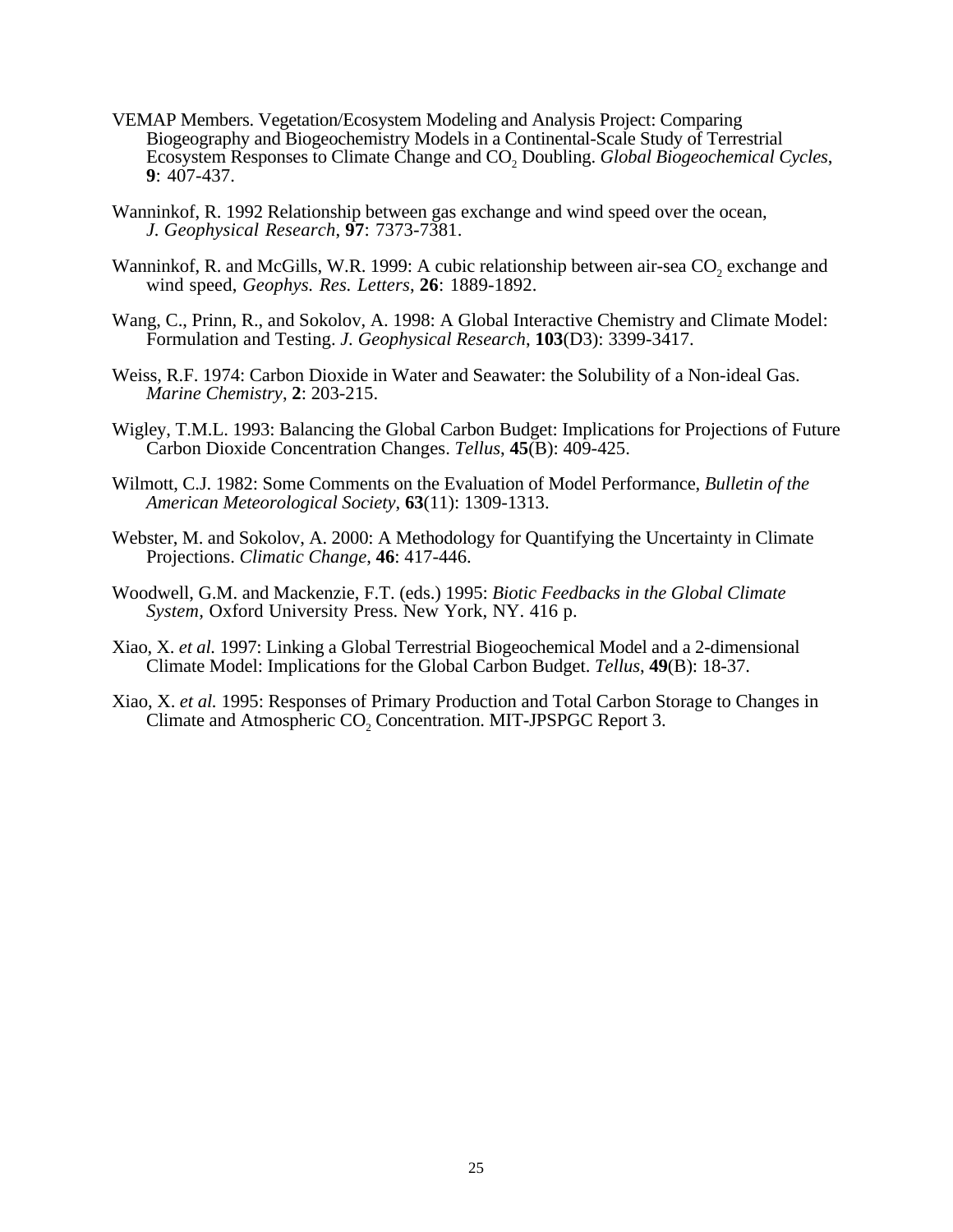#### **REPORT SERIES of the MIT** *Joint Program on the Science and Policy of Global Change*

- **1. Uncertainty in Climate Change Policy Analysis** *Jacoby & Prinn* December 1994
- **2. Description and Validation of the MIT Version of the GISS 2D Model** *Sokolov & Stone* June 1995
- **3. Responses of Primary Production and Carbon Storage to Changes in Climate and Atmospheric CO2 Concentration** *Xiao et al.* October 1995
- **4. Application of the Probabilistic Collocation Method for an Uncertainty Analysis** *Webster et al.* Jan 1996
- **5. World Energy Consumption and CO<sub>2</sub> Emissions: 1950-2050** *Schmalensee et al. April 1996*
- **6. The MIT Emission Prediction and Policy Analysis (EPPA) Model** *Yang et al.* May 1996
- **7. Integrated Global System Model for Climate Policy Analysis** *Prinn et al.* June 1996 (*superseded by No. 36*)
- **8. Relative Roles of Changes in CO2 and Climate to Equilibrium Responses of Net Primary Production and Carbon Storage** *Xiao et al.* June 1996
- **9. CO2 Emissions Limits:** *Economic Adjustments and the Distribution of Burdens Jacoby et al.* July 1997
- **10. Modeling the Emissions of N2O & CH4 from the Terrestrial Biosphere to the Atmosphere** *Liu* Aug 1996
- **11. Global Warming Projections:** *Sensitivity to Deep Ocean Mixing Sokolov & Stone* September 1996
- **12. Net Primary Production of Ecosystems in China and its Equilibrium Responses to Climate Changes** *Xiao et al.* November 1996
- **13. Greenhouse Policy Architectures and Institutions** *Schmalensee* November 1996
- **14. What Does Stabilizing Greenhouse Gas Concentrations Mean?** *Jacoby et al.* November 1996
- **15. Economic Assessment of CO2 Capture and Disposal** *Eckaus et al.* December 1996
- **16. What Drives Deforestation in the Brazilian Amazon?** *Pfaff* December 1996
- **17. A Flexible Climate Model For Use In Integrated Assessments** *Sokolov & Stone* March 1997
- **18. Transient Climate Change & Potential Croplands of the World in the 21st Century** *Xiao et al.* May 1997
- **19. Joint Implementation:** *Lessons from Title IV's Voluntary Compliance Programs Atkeson* June 1997
- **20. Parameterization of Urban Sub-grid Scale Processes in Global Atmospheric Chemistry Models** *Calbo et al.* July 1997
- **21. Needed: A Realistic Strategy for Global Warming** *Jacoby, Prinn & Schmalensee* August 1997
- **22. Same Science, Differing Policies;** *The Saga of Global Climate Change Skolnikoff* August 1997
- **23. Uncertainty in the Oceanic Heat & Carbon Uptake & their Impact on Climate Projections** *Sokolov et al.,* Sep 1997
- **24. A Global Interactive Chemistry and Climate Model** *Wang, Prinn & Sokolov* September 1997
- **25. Interactions Among Emissions, Atmospheric Chemistry and Climate Change** *Wang & Prinn* Sep 1997
- **26. Necessary Conditions for Stabilization Agreements** *Yang & Jacoby* October 1997
- **27. Annex I Differentiation Proposals:** *Implications for Welfare, Equity and Policy Reiner & Jacoby* Oct 1997
- **28. Transient Climate Change & Net Ecosystem Production of the Terrestrial Biosphere** *Xiao et al.* Nov 1997
- **29. Analysis of CO2 Emissions from Fossil Fuel in Korea: 1961**−**1994** *Choi* November 1997
- **30. Uncertainty in Future Carbon Emissions:** *A Preliminary Exploration Webster* November 1997
- **31. Beyond Emissions Paths:** *Rethinking the Climate Impacts of Emissions Protocols in an Uncertain World Webster & Reiner* November 1997
- **32**. **Kyoto's Unfinished Business** *Jacoby, Prinn & Schmalensee* June 1998
- **33**. **Economic Development and the Structure of the Demand for Commercial Energy** *Judson et al.* April 1998
- **34**. **Combined Effects of Anthropogenic Emissions and Resultant Climatic Changes on Atmospheric OH** *Wang & Prinn* April 1998
- **35**. **Impact of Emissions, Chemistry, and Climate on Atmospheric Carbon Monoxide** *Wang & Prinn* Apr 1998
- **36**. **Integrated Global System Model for Climate Policy Assessment:** *Feedbacks and Sensitivity Studies Prinn et al.* June 1998
- **37. Quantifying the Uncertainty in Climate Predictions** *Webster & Sokolov* July 1998
- **38. Sequential Climate Decisions Under Uncertainty:** *An Integrated Framework Valverde et al.* Sep 1998
- **39. Uncertainty in Atm. CO2 (Ocean Carbon Cycle Model Analysis)** *Holian* Oct 1998 (*superseded by No. 80*)
- **40. Analysis of Post-Kyoto CO<sub>2</sub> Emissions Trading Using Marginal Abatement Curves** *Ellerman & Decaux* **Oct. 1998**
- **41. The Effects on Developing Countries of the Kyoto Protocol & CO2 Emissions Trading** *Ellerman et al.* Nov 1998
- **42. Obstacles to Global CO2 Trading:** *A Familiar Problem Ellerman* November 1998
- **43. The Uses and Misuses of Technology Development as a Component of Climate Policy** *Jacoby* Nov 1998